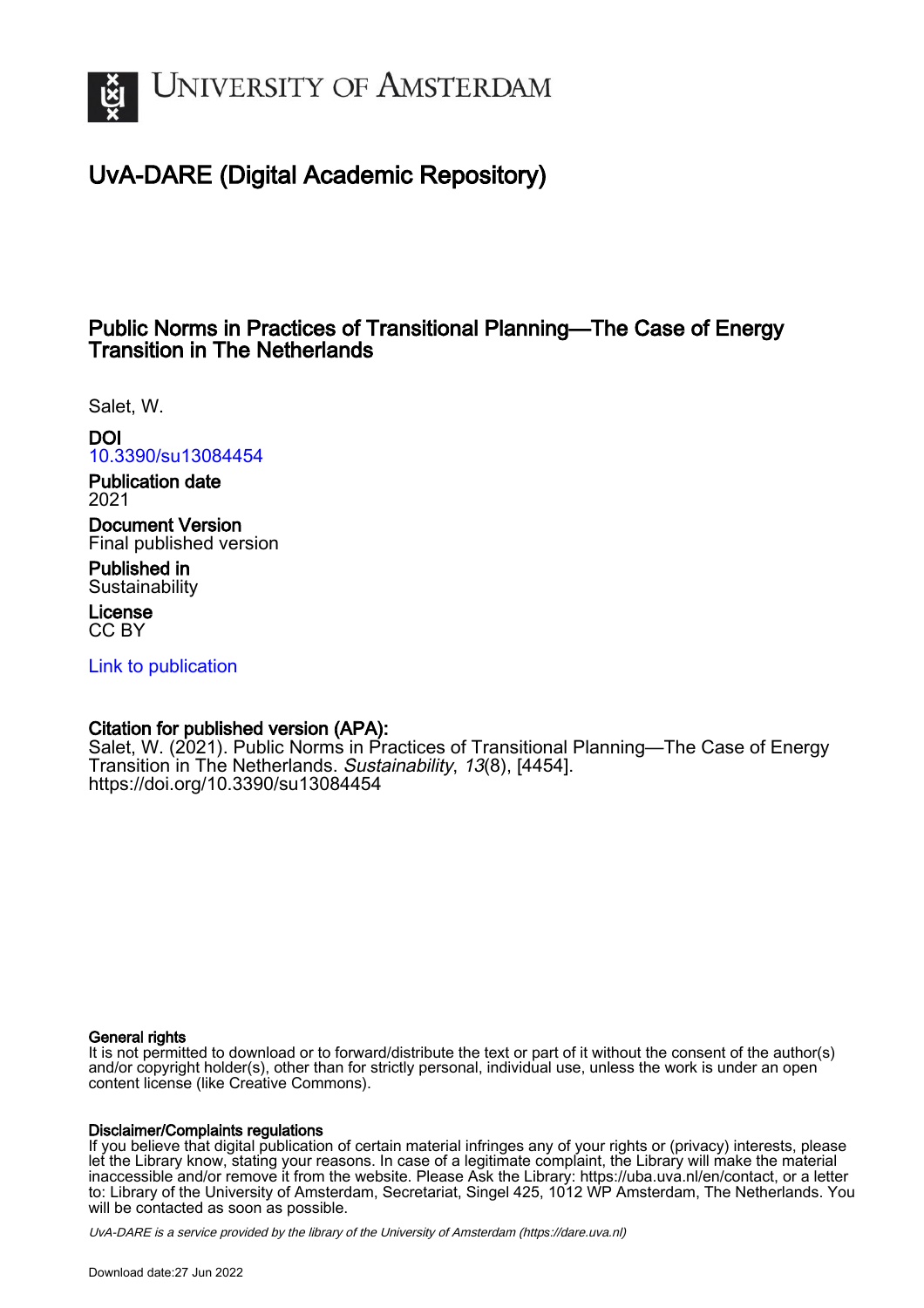



**Willem Salet**



**Citation:** Salet, W. Public Norms in Practices of Transitional Planning—The Case of Energy Transition in The Netherlands. *Sustainability* **2021**, *13*, 4454. [https://](https://doi.org/10.3390/su13084454) [doi.org/10.3390/su13084454](https://doi.org/10.3390/su13084454)

Academic Editor: Gideon Baffoe

Received: 20 March 2021 Accepted: 14 April 2021 Published: 16 April 2021

**Publisher's Note:** MDPI stays neutral with regard to jurisdictional claims in published maps and institutional affiliations.



**Copyright:** © 2021 by the author. Licensee MDPI, Basel, Switzerland. This article is an open access article distributed under the terms and conditions of the Creative Commons Attribution (CC BY) license (https:/[/](https://creativecommons.org/licenses/by/4.0/) [creativecommons.org/licenses/by/](https://creativecommons.org/licenses/by/4.0/)  $4.0/$ ).

Urban and Regional Planning, Department of Planning, Geography and International Development Studies, University of Amsterdam, 1001 NC Amsterdam, The Netherlands; w.g.m.salet@uva.nl

**Abstract:** The fallibility of intervening in complex realities is widely recognized in planning theory. The prevailing planning approaches of the last two decades may be summarized as attempts to make planning more responsive, corrective, and resilient, and also more sociocratic vis à vis the traditional government-centric rationalization of planning. These adaptations make sense, yet keep planning within the pragmatic scope of purposive aspirations and pragmatic problem solving. The pivotal statement of the article is that purposive systems run down in complex societies when not adequately sustained by institutionalizing sets of public norms. Public norms fulfil a different function than goal orientation. They provide a normative compass in times of uncertainty and set conditions to social interaction rather than organizing the performance of objectives or solving problems. The article aims to highlight the interrelationships of public norms and pragmatic strategies of planning. Empirically, the article addresses the major turning points of Dutch climate policy concerning the transitions of the electricity market, the major municipal–entrepreneurial initiatives of city-heating, and the decentralization of climate policies. The method of analysis is based on policy analysis of legislation, policy documents, and published contributions to public debates. The results of the analysis highlight the differences between the high policy aspirations and the outcomes. The results give evidence of the wicked problems in the complex energy transition. The discussion questions the mischievousness of 'good' planning intentions in complex social figurations, and critically examines the institutionalization of the material norms and the norms of politico-ordinance. The conclusions suggest that the social normalization of public norms in Dutch climate policies is not yet adequately materialized to effectively cope with wicked problems.

**Keywords:** public norms; institutions; legality; policy aspirations; purposive planning; pragmatism; wicked problems; energy transition

## **1. Introduction**

Planning has become more fallible in the non-place economic realms of post-modernity. In the current stage of urbanization, the disorderly convergence of major cities and decentralized areas in metropolitan-wide urban spaces appears to lack governability [\[1\]](#page-23-0). To guide this fragile process of urbanization toward more distinctive metropolitan spaces with 'sustainable qualities of place', the establishment of social and ecological conditions to economic expansion is indispensable [\[2](#page-23-1)[,3\]](#page-23-2). Since the early 1990s, multi-scalar public policies and societal initiatives have been taken in most western city-regions to sustain the social and ecological dimensions of metropolitan growth. Yet, the trajectories toward a 'sustainable metropolis' appear to be thorny and obdurate. The metropolitan policy mission is characterized by a permanent state of negotiation by many agencies with divergent stakes. Its adversity is not just a matter of increasing plurality and dilemmic realities. It also reflects the inherent imperfectness and insolvency of purposive planning initiatives in complex realities where well-intended attempts of goal achievement may easily turn into reversed outcomes [\[4](#page-23-3)[,5\]](#page-23-4). Some decades ago, Rittel and Webber were among the first to conceptualize the paradoxical nature of purposive planning in complex realities.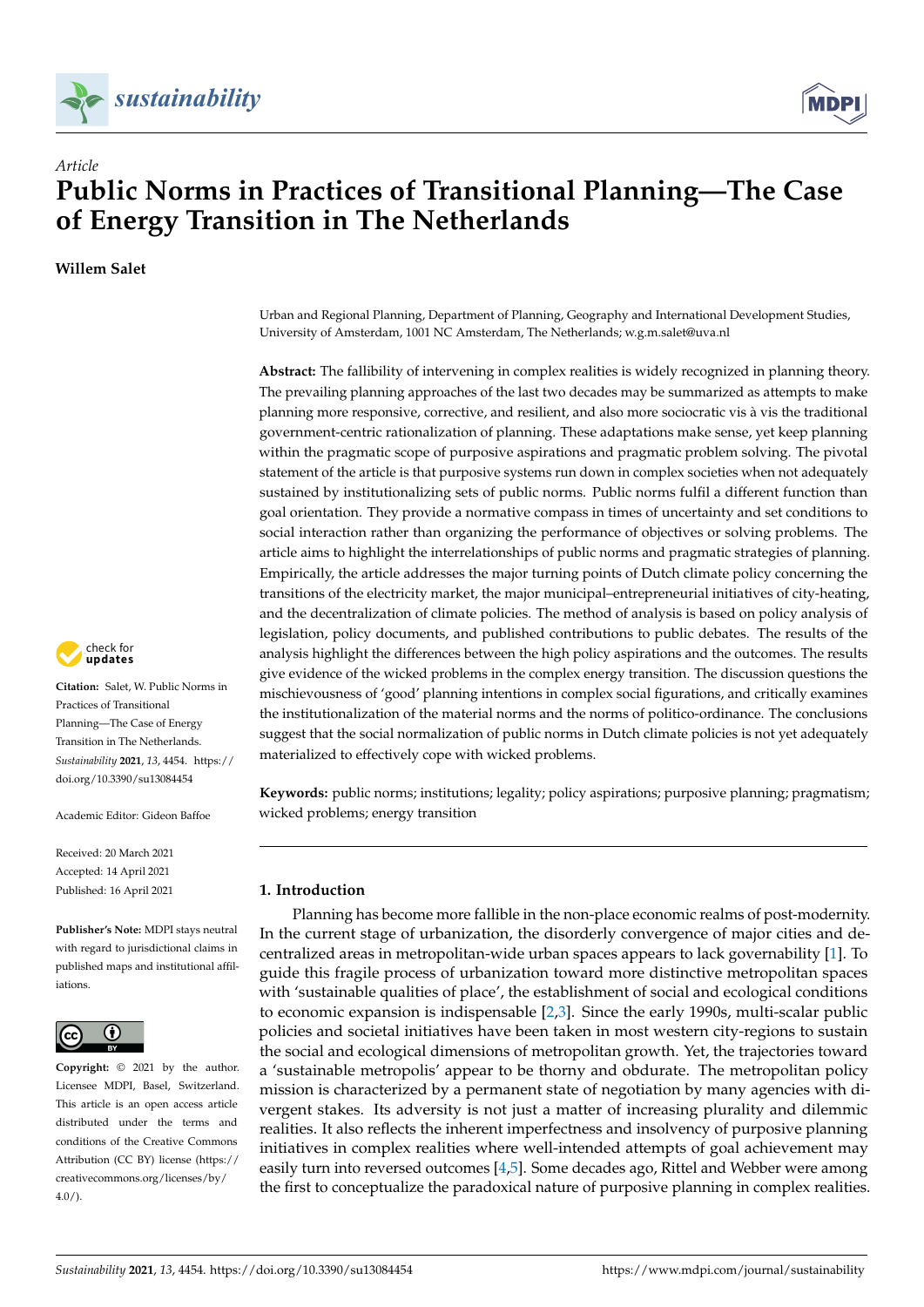They related the mischievousness of good intentional planning and good governance to the intractable nature of 'wicked problems' [\[6,](#page-23-5)[7\]](#page-23-6). They realized that there are no easy solutions to these complex problems that because of their very nature could not even be unequivocally defined themselves, reflecting the don't knows of what you do not know [\[6\]](#page-23-5). However, social and political responsibilities to attack social problems do not wave in face of social complexity. If there are no easy solutions, the challenge becomes how to cope with the intractability of well-intended but too simply structured public initiatives in far more complex social realities.

The fallibility of planning is well recognized in recent theories and practices of planning. The prevailing planning approaches of the last decades may be considered as attempts to make planning strategies more responsive, corrective, and resilient, and also more sociocratic vis à vis the traditional government-centric rationalization of planning. This is what the prevailing 'interactive', 'communicative', and, respectively, 'learning' approaches of planning have in common [\[8\]](#page-23-7). Even the 'complexity' approaches of planning are—if it comes to practical ways to go—in search of adaptive, dialogist, and experimental responses [\[9–](#page-23-8)[11\]](#page-23-9). Apparently, when the problems of time become more intractable, more agility, adaptability, and interaction of planning are in the line of expectation. It may make sense to analyze urban development in its rather fragmented, dynamic, and experimental components and to gear interactive relationships, but what to do when this adaptability and agility fail to bring relief and when the sophisticated pragmatism of non-linear, cumulative problem-solving approaches itself becomes the problem rather than an asset of the planning experiences? What if the continuation of the purposive gaze—how cooperative, dialogic or adaptive it may be—remains failing to match the dynamic and complex configuration of society? Then, apparently, it will be necessary to take steps beyond the prevailing framework of purposive aspirations and pragmatic problem solving.

## *1.1. The Pivotal Statement of This Article Is That Purposive Systems Run Down When Not Adequately Sustained by Institutionalising Sets of Public Norms*

Public norms fundamentally differ from policy goals or problem-solving pragmatism and fulfil a different function. They set normative conditions to social interaction rather than organizing the performance of objectives or solving problems. They provide a normative antenna in complex situations of uncertainty where people do not know the purposes of the other, but keep another to shared (and still to share) public norms of appropriateness  $[8,12]$  $[8,12]$ . A sustainable metropolitan transition depends on the vital interaction between the patterning of public norms and the purposive strategies of action, the "moments of opportunity opening up in the critical junctures of the dynamic trajectory of practico-institutional dialectics" [\[13\]](#page-23-11) (p. 567). However, the search for public norms and institutional meaning seems to be undervalued in the prevailing purposive ridden (not seldom managerial) strategies of public policy [\[8\]](#page-23-7). Therefore, the article will pay explicit attention to the normative dilemmas of public action and its struggles.

Making the case of public norms is crucial, but also this cannot provide stability or certainty, not even when they institutionalize in new patterns of public norms. Institutions are defined sociologically in this text as the patterning "sets of public norms that condition social interaction"  $[12]$  (p. 1). It would be a mistake to consider the institutionalization of public norms as external framework conditions with a priori consolidated meaning. Public norms are not from an outside world, external to ongoing human interaction, and they are anything but fixated. They are reproduced, but also adapted, reinterpreted, and reset in new situations and different contexts. They have to be socialized and internalized as variable institutions in use: building up normative commitment in the same processes of action and partly by the same constituents of social action that practice planning [\[14\]](#page-23-12) (p. 184). This is the crucial challenge of the institutional work that Ostrom indicated as commoning. Institutional norms often have a longer history and wider constituencies than situational goal-specific actions of planning, but their progressive meaning and relevance have to be validated time after time in new situational practices (actively sustained, reproduced, reinterpreted, and innovated). Their practical meaning is all but evident [\[15\]](#page-23-13).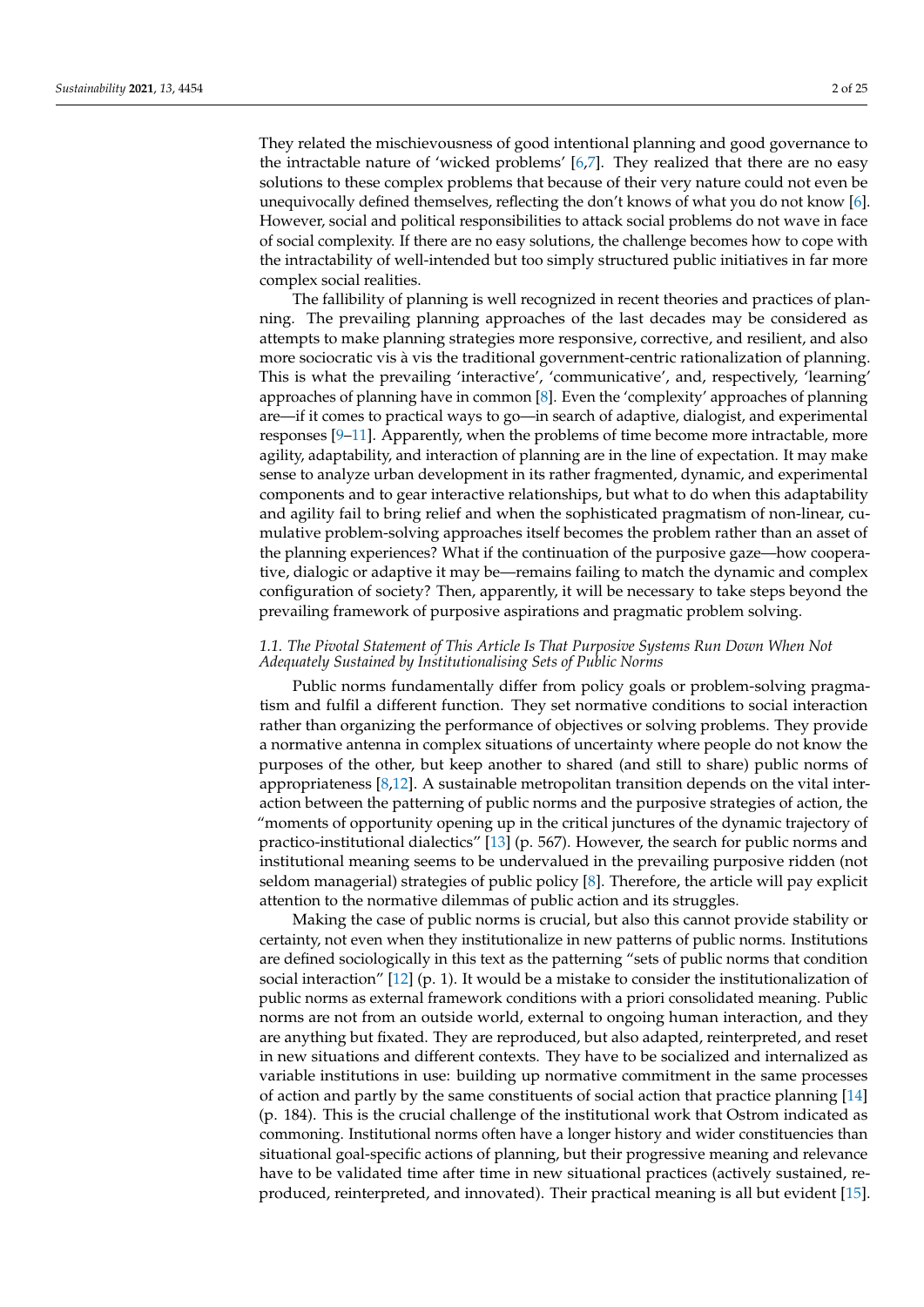Institutional work requires efforts in a plural society [\[16\]](#page-23-14), and usually reflects unsolved normative dilemmas and the continuation of social conflicts of interpretation [\[17](#page-23-15)[,18\]](#page-23-16). Mahoney and Thelen emphasized the gradual nature of institutional change, reflecting the differences of vetoing power and discretionary spaces of those who articulate the meaning of institutions [\[19\]](#page-23-17). Rules are often not simply displaced by new rules, but change more gradually, for instance via new stepping stones that are layered between existing rules and new local contextualization [\[19,](#page-23-17)[20\]](#page-23-18). For all these reasons, calling attention to the meaning of public norms does not immediately provide more certainty than a direct focus by planners on purposive policy strategies. The added value of searching institutional meaning is in directing the reflection of the public to the normative guidance and dilemmas of legitimacy—i.e., to the "normative judgment"— in addition to and in interaction with the "practical judgment" of purposive action strategies [\[8\]](#page-23-7) (p. 76). A normative judgment is in search of appropriateness of what may be justified and accepted in a community as 'normal', a public reasoning about what you might expect from others and others from you (ranging from informal social and cultural rules [\[21](#page-23-19)[–24\]](#page-23-20), economic dependencies [\[25\]](#page-23-21), to legal entitlement [\[26–](#page-24-0)[28\]](#page-24-1)). The practical judgment compares the purposive policy options to solve social problems, selects the most prudent and effective outcomes, and corrects errors in ongoing practices [\[8\]](#page-23-7). Both the normative antenna and the pragmatic devise are imperfect and contested in a plural society, but both are indispensable, and the public reins their dialectic in processes of social interaction [\[8\]](#page-23-7).

#### *1.2. The Article Aims to Unravel the Dialectic Interaction of Pragmatic Policiess and the Institutionalising Public Norms in Cases of Transitional Planning*

In order to unravel the dialectic interaction between pragmatic policies and the institutionalizing sets of public norms, the article will investigate the realm of pragmatic policies in a selected field of policy transition. The empirical research will pay attention to the crucial shifts of the policy aspirations, the coalitions of policy-making, the policy programs and the implementation of policies. This part of the research questions the relations between the aimed and the realized outcomes of the selected policy transitions. I will examine whether evidence may be found of policy gaps, and whether wicked problems of policy-making may be observed that may explain the occurrence of not effective policy outcomes.

The next research question investigates the role of institutionalizing public norms. Processes of institutionalization address very different sorts of social, cultural, political, economic, or legal norms [\[25\]](#page-23-21). Informal cultural norms address the ways in which communities reproduce and reassess their cultural norms of appropriateness. These norms express the ways in which citizens cultivate their norms of a sustainable society [\[29\]](#page-24-2). Cultural norms may underlie the social acceptance of political and legal norms and their changes. Next, political norms of a selected field of policy transition address the general normative conditions of sustainable development [\[30\]](#page-24-3). The public norms of politico-ordinance arrange the ways in which the positions of subjects are interrelated (the processual 'rules of the game'), such as the political ordinance of freshly emerging markets of renewable energies. The role of the public norms of politico-ordinance is to condition the interrelationships between social subjects in such a way that concentrations of power (within the state or on economic markets) are controlled and countervailed. Finally, legal norms address the fundamental meaning of legality versus instrumental regulation of purposive policies. Legal norms include the reciprocal search of legal obligation in the multi-actor public action of city-regions. These institutional lenses may be used to examine the normative guidance of sustainable metropolitan transition, its dilemmas, and contestations. There is a wide array of institutional conditions. The search of institutional conditions in this article will be restricted to political norms (including material norms and norms of politico-ordinance). Quite a number of the political norms are institutionalized as legal norms.

In summary, the research in this article questions the dynamic interaction of the next three themes of energy transition in The Netherlands:

The pragmatic policies at the selected field of policy transition, and their problems;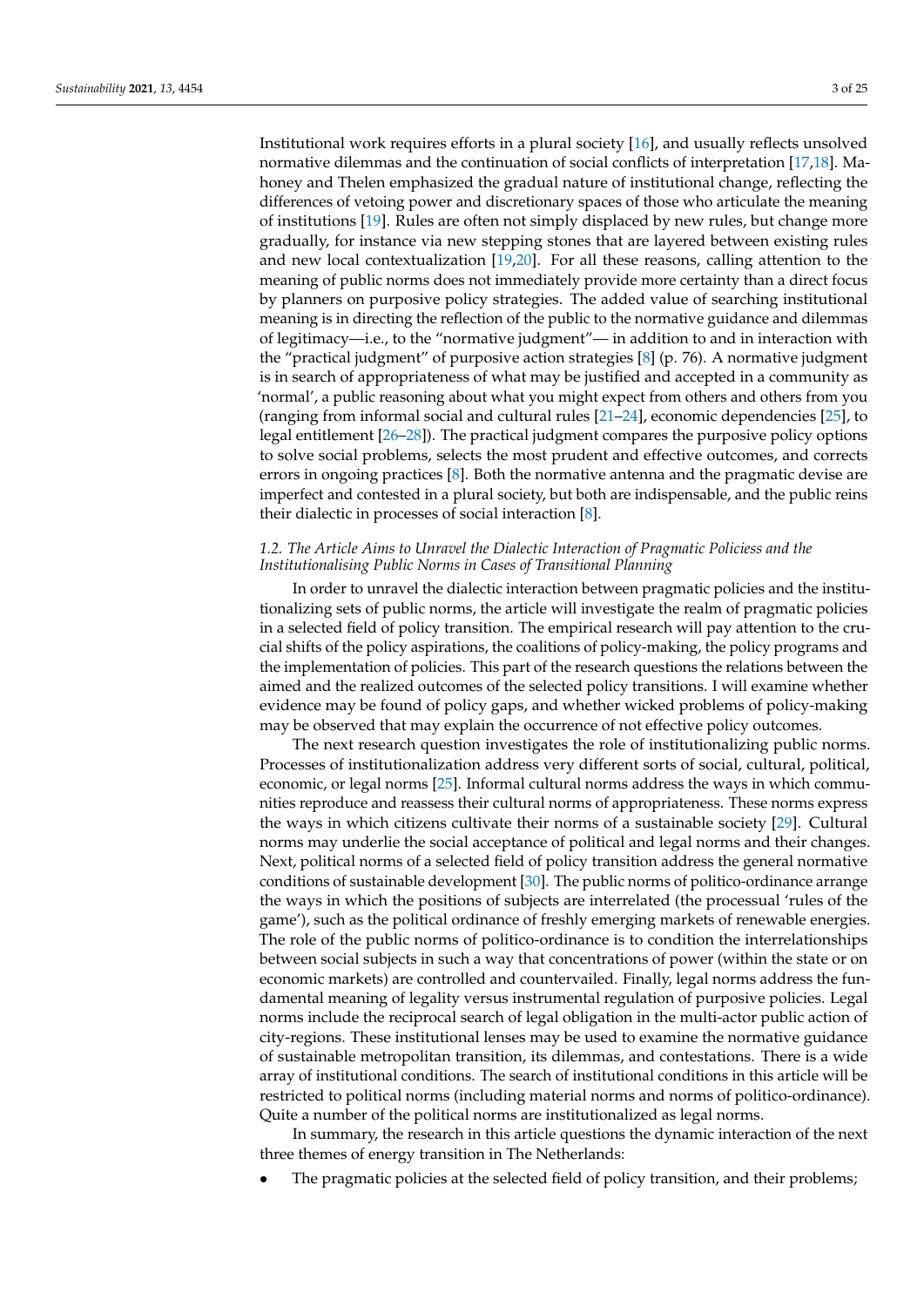- The institutionalizing of material political norms at this changeable field of policy;
- The institutionalizing of public norms of political ordinance.

#### **2. Material and Methods**

The article investigates the Dutch policy case of energy transition, in particular the transition of the production and uses of fossil sources of energy into renewable sources and carriers of energy. The tendency toward electrification is pivotal in the programs of energy transition. The burning of fossil sources (natural gas and coals) is gradually being replaced into renewable sources of primarily solar and wind energy in order to reduce the greenhouse emissions. The selection of this particular field of policy transition is made because it is in the heart of recent climate policies in Europe and the member states. The recent climate policies face a huge challenge, including the recycling of industries, the restructuring of agro- and horticultures, the organization of mobility, the change of life-styles and food, the greening of the built environment, etc.. The transition of energy is only part of this wider challenge, but it has a strong impact on these adjoining fields and on the organization of social and economic life in metropolitan regions.

The examination of the energy-transition will be confined to, respectively, the shifts of the Dutch electricity policies, the major entrepreneurial efforts of urban municipalities on the recent heat markets, and the dilemmas of the decentralization policies of these transitions. Even within these restrictive demarcations of the case studies, the investigation implies an immense transition of capital-intensive and long-term financial investment in production, distribution, and uses of energies, a new commitment to uncertain trajectories and partly unknown technologies of renewable energies, and a completely different configuration and cooperation of committed subjects and agencies. The social and spatial implications for city-regions are immense.

The first part of the research deals with the policy shifts of the production and uses of electricity. I will identify the major policy shifts of the most important sources and carriers of electricity: natural gas, coal power, nuclear energy, biomass, wind power, solar energy, and hydrogen. These particular segments are selected simply because in The Netherlands they provide the largest contribution in this sector. The energy sector is very innovative, and a number of additional technologies is under experimentation, but it will take time and a lot of investment to upgrade the promising initiatives to the level of the national standard. The next part of the empirical research will focus on the recent urban heat markets in major cities. The two major cities Amsterdam and Rotterdam took a pioneering entrepreneurial role on these markets. The article analyses the two largest experiences of this sort in the two cities. Finally, I will investigate the decentralization of the energy transition operations and the dilemmas of top-down and bottom-up tendencies.

These cases of energy transition will be investigated from the conceptual perspectives and research questions that are outlined in the introductory section above. The method of research is based on policy analysis of the above mentioned pragmatic and institutional dimensions of policy transition. The analytical distinction of these dimensions is crucial. At the pragmatic dimension, purposive targeting and problem solutions are directly oriented to aimed outcomes, intending to effectively maintain or improve a concrete state of affairs. At the institutional dimension, public norms are being socialized in society to share normative conditions that rest on social and policy interactions. They do not aim to perform a specific intervention in a particular situation, but provide general normative codes of appropriateness to those who participate in these practical situations. Both dimensions have a distinct way of justifying policies. The pragmatic orientation relies on the practical judgment, comparing different options and selecting the most effective way to achieve the targeted outcomes. The institutionalizing dimension relies on normative judgment that justifies the normative conditions and role positions that enable and entitle them to act in an appropriate way. In practice, both dimensions are overlapping—certainly in periods of transition—and both are impregnated by social and political preferences. Both are changeable, but in their own distinctive way; pragmatic policies usually adapt faster to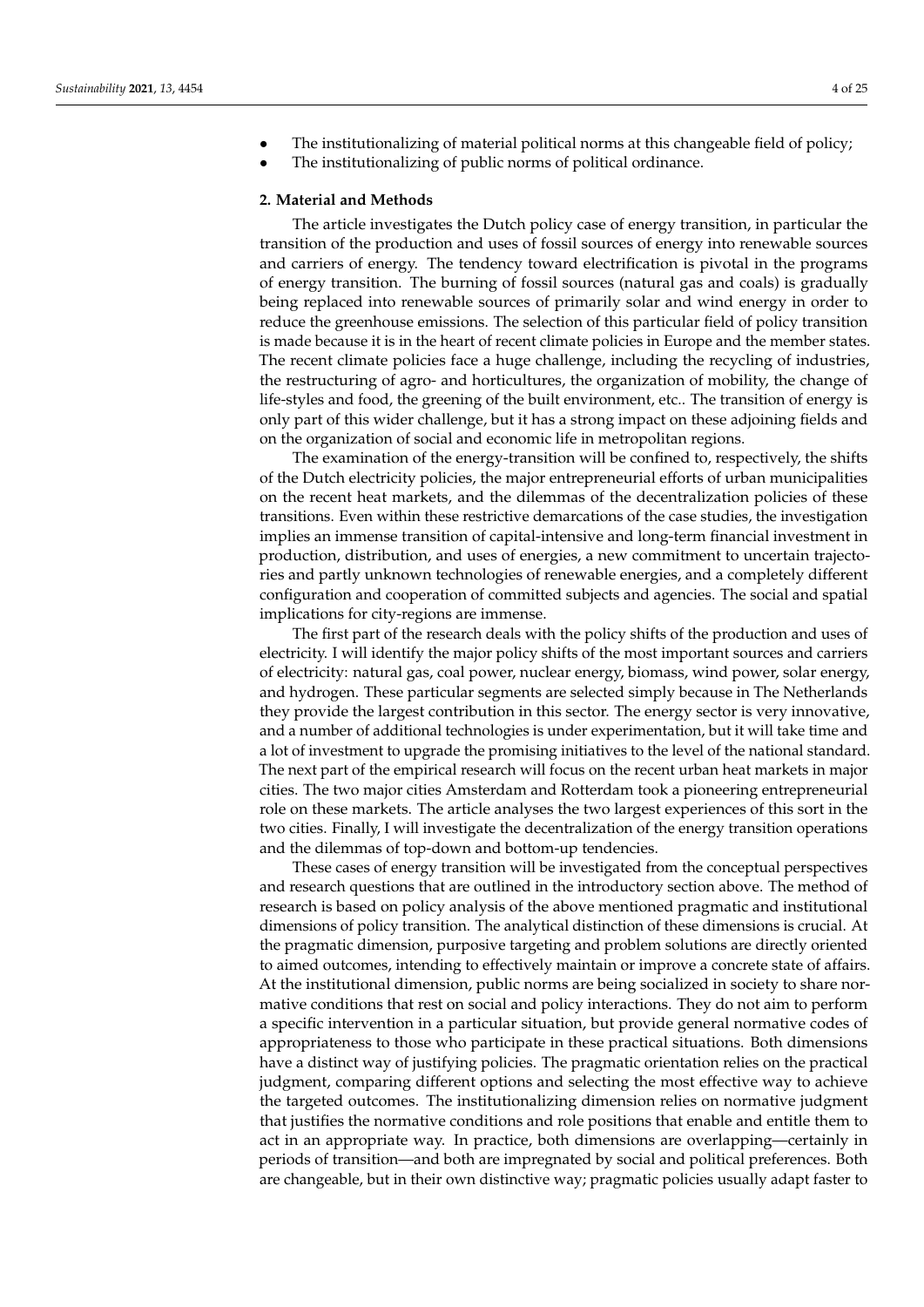circumstances than institutional norms that are more general and relate to experiencing with normative codes in many different situations  $[8,19]$  $[8,19]$ . The interaction between the two dimensions is essential for public policy-making. Yet, it is crucial to understand the underlying differences. Grounding the method of policy analysis on this sharp analytical distinction of the two dimensions enables identification of the different trajectories and potential distortions of their interrelationships.

To concretize this general research statement, the three selected themes of the research question will be made operational in the following way:

- The pragmatic policies and their actual functioning in case of wicked problems: This ingredient of the research scheme is relatively well to access as the purposive aspirations, and targets of policies are usually made explicit and the outcomes are monitored frequently. The analysis will identify the policy aspirations and concrete policy targets of each selected energy segment. The same will happen in the other two cases. Additionally, the social configuration of these policies will be studied, as many policies are made in coalitions (intergovernmental or/and in cooperation with social or economic organizations), and the change of these configurations in times of policy transition. Next, the ongoing implementation of these policies will be investigated. Finally, the policy intentions and the actual outcomes will be compared. A special focus in this policy evaluation goes to the emergence of wicked problems, highlighting the stalemates and reversed outcomes of planning measures in complex systems. It will be examined how policy-makers deal with these wicked problems.
- The institutionalizing material political norms: The identification of material public norms is the most difficult in the empirical research as these are often not formally established. In contrast to policy aspirations and policy targets, the material political norms that condition policy processes are not always made explicit or legal. However, in case of policy transition, the meaning of latent political norms may become manifest because of their contestation. In times of policy change, forerunners and laggards struggle about the existence and meaning of political norms that have to set conditions to daily policies. The differences of norm claimers and articulators may make the latent meaning of political norms manifest. Gradual institutional change is likely in processes of policy transition. In order to identify these different meanings, it is crucial to analyze the different positions of norm articulators in social configurations. The analysis may not rest with the position of public policy-makers, but should include the claims of contestation that in some cases even might turn to be the actual forerunners of the policy transition.
- The institutionalizing norms of political ordinance: Public norms of politico-ordinance are standard in public policies, but are often neglected in actual policy-making processes. The crucial role of public norms of politico ordinance is to arrange the conditions of countervailing powers, not only in the relationships between citizens and the state, but also in the relationships on economic markets. In processes of energy transition, new conditions are arranged on economic energy markets and sometimes also new sub markets are created by governmental interventions. Norms of political ordinance have to see not only on the conditions of market production, but also on access of civic actors and distributive conditions on state-created markets.

A complete analysis of the interrelationships of these three operational themes cannot be achieved within the framework of one article. The questions are deep, and the selected field of research is wide. Omissions will be inevitable. Completeness is not the aim of this systematic itinerary, the main mission is to deepen the questioning of the ongoing policy transition, deepening the question of how the pragmatic and the institutionalizing dimensions meet.

The material of research is studied over a period of twenty years, beginning with the start of the new millennium and ending in February 2021. The relevant policy reports, laws, legislative initiatives, and lawsuits are studied over this period with a close read since 2015, as the policies of energy transition increased strongly in the last five years. Additionally,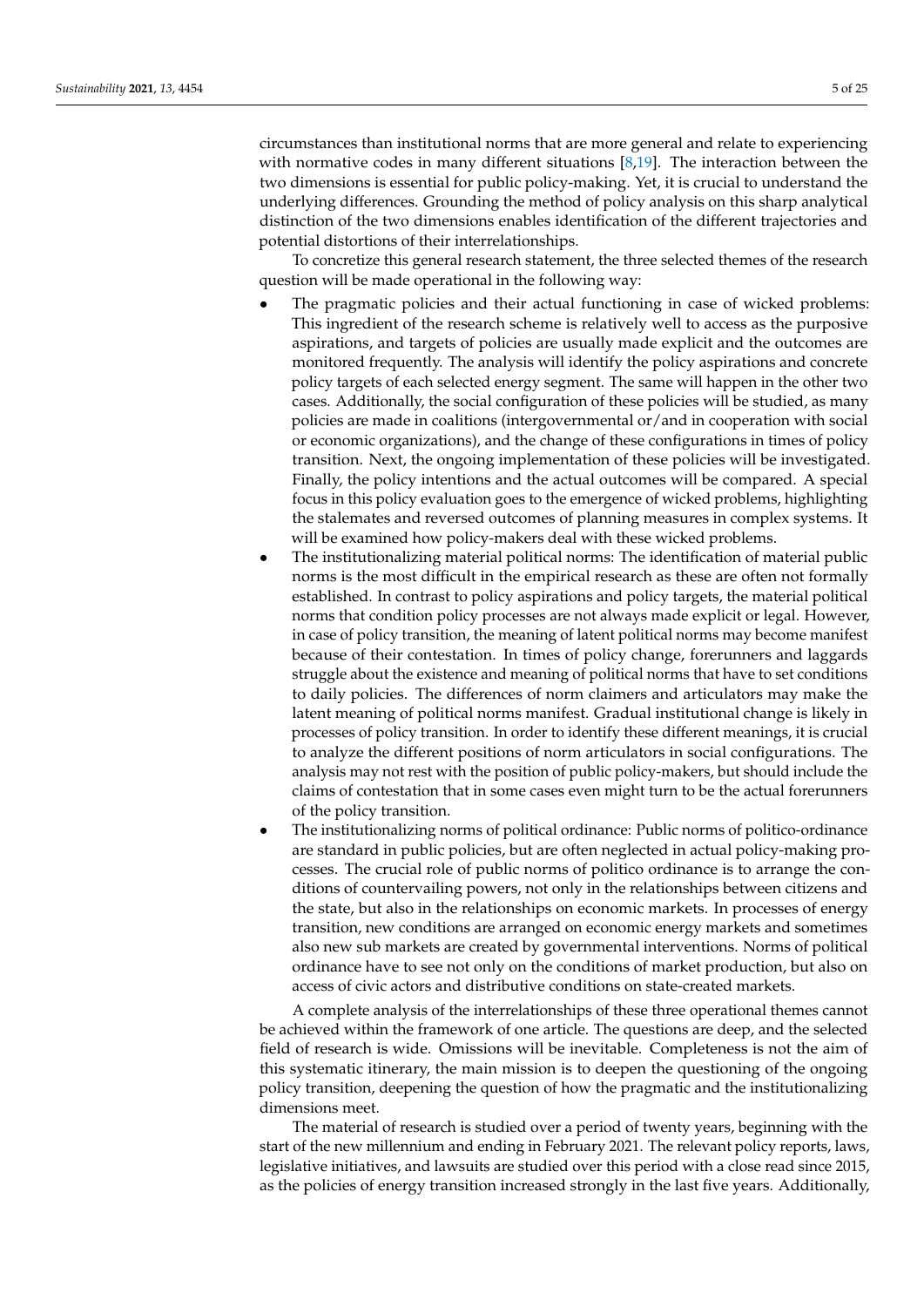the reports of policy-monitoring and policy-advising agencies have been studied. As many policies are of a trans-scalar nature, I made a selection of relevant European policy reports and legislation, national reports, and local/regional reports. In order to analyze the contributions from business and social organizations, I closely followed the debates in the public media, including a detailed study of complete annuals of the national journals NRC and Trouw over the last four years.

In the next section, 'Results', the empirical findings will be presented rather descriptively as chronological narratives with a focus on the main shifts of policy-making. The next section, 'Discussion', contains the policy analysis deepening the examination of interrelationships of the pragmatic and institutionalizing dimensions of the energy transition in the Netherlands. A brief conclusion will complete the article.

#### **3. Results**

#### *3.1. Turning Points of National Energy Policies in The Netherlands*

### 3.1.1. Context

The necessity of climate policies towards industries and society has been widely felt in The Netherlands since before the beginning of the new millennium, although it has been addressed rather gradually by the Dutch government. The first stage of Dutch transition policies in the years zero focused mainly on voluntary agreements by the government and the business sector to save on the growing uses of energy. The shift of policies to renewable sources of energy was waiting for the next decade. There was no absence of policy aspirations and future policy reports to meet the change of climate, but daily reality proved more viscous. The state even planned, in 2007, a new cohort of coal power plants to be opened in 2015 and 2016. It required a poignant lawsuit in 2015 against the Dutch state by the civic environmental group URGENDA to alarm the cabinet [\[31\]](#page-24-4). The verdict of the court urged the government to reduce greenhouse emissions by 25% before the end of 2020 [\[31\]](#page-24-4). The Supreme Court reaffirmed the verdict in 2019 [\[32\]](#page-24-5). In the same year that the new coal power plants started (2015), the Paris Climate Agreement also sealed the commitment of the participant states to an operational climate response [\[33\]](#page-24-6). In this international treaty, the participating states committed themselves and one another to limit global warming to 1.5 degrees—ultimately 2 degrees—above pre-industrial levels of temperature.

Early in 2018, the Dutch government started a process of social negotiation, involving more than one hundred organizations of industries and civic organizations in five sector platforms (the built environment, mobility, industry, agriculture and land use, and electricity), culminating in the national Climate Agreement [\[34\]](#page-24-7). In the next year, the state adopted most of the negotiated results on behalf of the implementation of its new Climate Law, July 2019 [\[35\]](#page-24-8). This law sealed the aspiration to reduce greenhouse emissions in The Netherlands by 49% in 2030 compared to 1990 levels [\[35\]](#page-24-8) (art. 2.2), increasing to a 95% reduction in 2050 [\[35\]](#page-24-8) (art. 2.1). Jointly with other European states, the Dutch state promoted to raise this target to a 55% reduction in 2030 within the European context [\[36\]](#page-24-9) (p. 6). The European Commission recently announced a policy to raise the reduction of greenhouse emissions to 55% by 2030 in the upcoming European Climate Law [\[37\]](#page-24-10). These European and national policy limits are policy aspirations rather than legal norms, but they at least seal the political intentions to strictly reduce greenhouse emissions.

The Dutch Climate Agreement collects the negotiated commitments and targets of the involved actors (although the final agreement is not supported by all social and environmental groups). It concerns a large set of joint policy aspirations and intentions rather than public norms. The multi-actor process of implementation is orchestrated by the administration (the Ministry of Economic Affairs and Climate Policy). Many policy initiatives are subsidized and facilitated by the government. It is a powerful group process coordinating the resources of cooperating governmental and private sector agencies, but general public norms (binding not just the participating groups, but also the not directly involved subjects and agencies) are scarce. It is a heavy loaded policy fabrication filled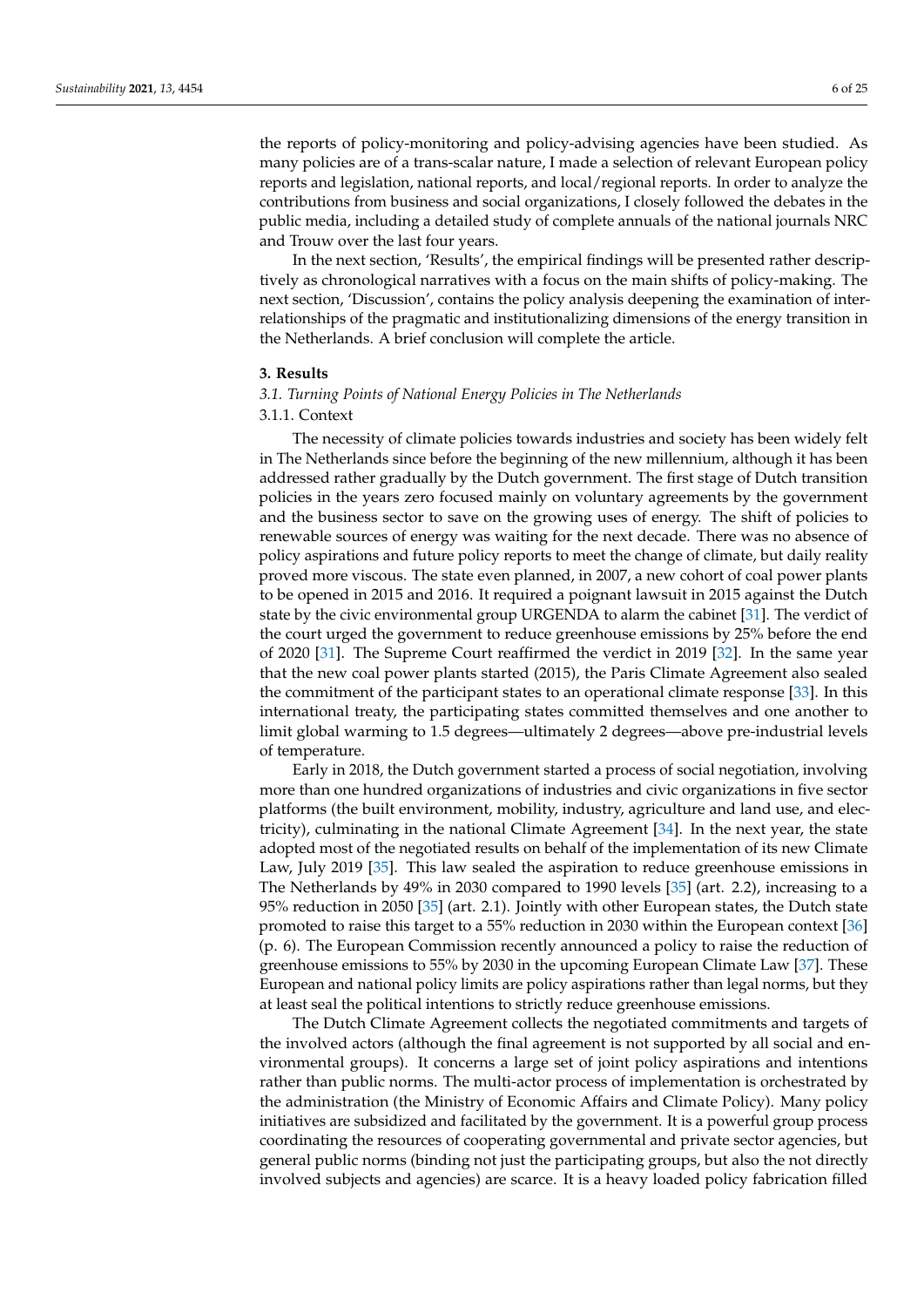with good policy intentions and resources, however, with openly delegated discretion at distance of politics, law, and civic society. The government initiated in the Climate Law a comprehensive program of plans with precise targets for the short and middle term, and the outcomes are monitored in the national climate and energy reports that annually update the expected greenhouse emissions toward 2030 [\[35\]](#page-24-8). A decentralizing planning and review cycle cascades downwards from the national, to the regional and local echelons to achieve the programmed objectives [\[35\]](#page-24-8). At the time of writing, it is too early to evaluate the outcomes of all these climate policies, as the implementation of most decentralized plans is still in stage of construction. The start of the programs, however, does not yet seem to be very explosive. The monitoring national office concluded that the short term political target of 25% greenhouse reduction in 2020 (following the Urgenda verdict of 2015) has not been realized in the aimed year [\[38\]](#page-24-11). None of the calculations and estimates reveal a reduction of more than 23% (while 25% was the minimally required target to fairly contribute to the international ultimate margin of limiting the growth of temperatures to ultimately 2 degrees) [\[38\]](#page-24-11) (p. 29). The national planning office also critically warned that the citizen should not become the tailpiece of the new planning fabrication [\[38\]](#page-24-11) (p. 8).

In order to analyze the Dutch energy transition in more length—both in institutional and in pragmatic terms—I will shortly deal with the main turning points over the last two decades. Table [1](#page-7-0) provides the quantitative figures of the turning points that will be explained in the next sub sections.

|                                                             | 2005<br>Realized | 2019<br>Realized | 2030<br>Aimed   |
|-------------------------------------------------------------|------------------|------------------|-----------------|
| Natural gas                                                 | 210              | 256              | 165             |
| Coal power                                                  | 83               | 63               | 0               |
| Nuclear                                                     | 14               | 14               | 13              |
| Renewable                                                   | 27               | 81               | 330             |
| <b>Biomass</b><br>Solar<br>$\overline{\phantom{a}}$<br>Wind | 19<br>0<br>7     | 20<br>19<br>41   | 10<br>85<br>235 |

<span id="page-7-0"></span>**Table 1.** Production electricity in PJ (Peta Joules).

Source: Selected by author from Klimaat- en Energieverkenningen, PBL [\[39\]](#page-24-12) (Table 14, p. 180).

#### 3.1.2. Turning Points of Natural Gas Production

Since the discovery of a huge gas bulb in 1959 (the 'Groninger field'), the extraction of natural gas became the largest source of interior energy production and a main source of export and national income. The financial interest may also explain the direct involvement of the government. The government (Ministry of Economic Affairs) took a fifty/fifty share in the operational extraction of natural gas in a joined production company with the private companies Shell and Exxon/Mobil. The privilege of the national gas stock diminished the urgency to care for alternative sources of energy. The main set of public norms by the Dutch government was related to the reliable availability of energy, the affordability of energy prices for households and industries, and a fair spread of energy production over different sources. The latter norm (the fair spread) stayed a bit latent in second half of 20th century because of the overabundance of natural gas, but it became manifest again in the beginning of the new millennium. Within this general normative framework, purposive programs were developed to amplify the gas infrastructure over the full country, to generate and attribute the gas incomes, and to facilitate major energy-dependent industries with price reductions in order to support their position in the international competition. In order to avoid too much dependency on the dominant national sources, the government arranged partial import of natural gas (besides the much larger proportion of natural gas export).

In the beginning of the new millennium, the golden gas era began to waver. The projections of future gas availability were lowering, necessitating a raise in the levels of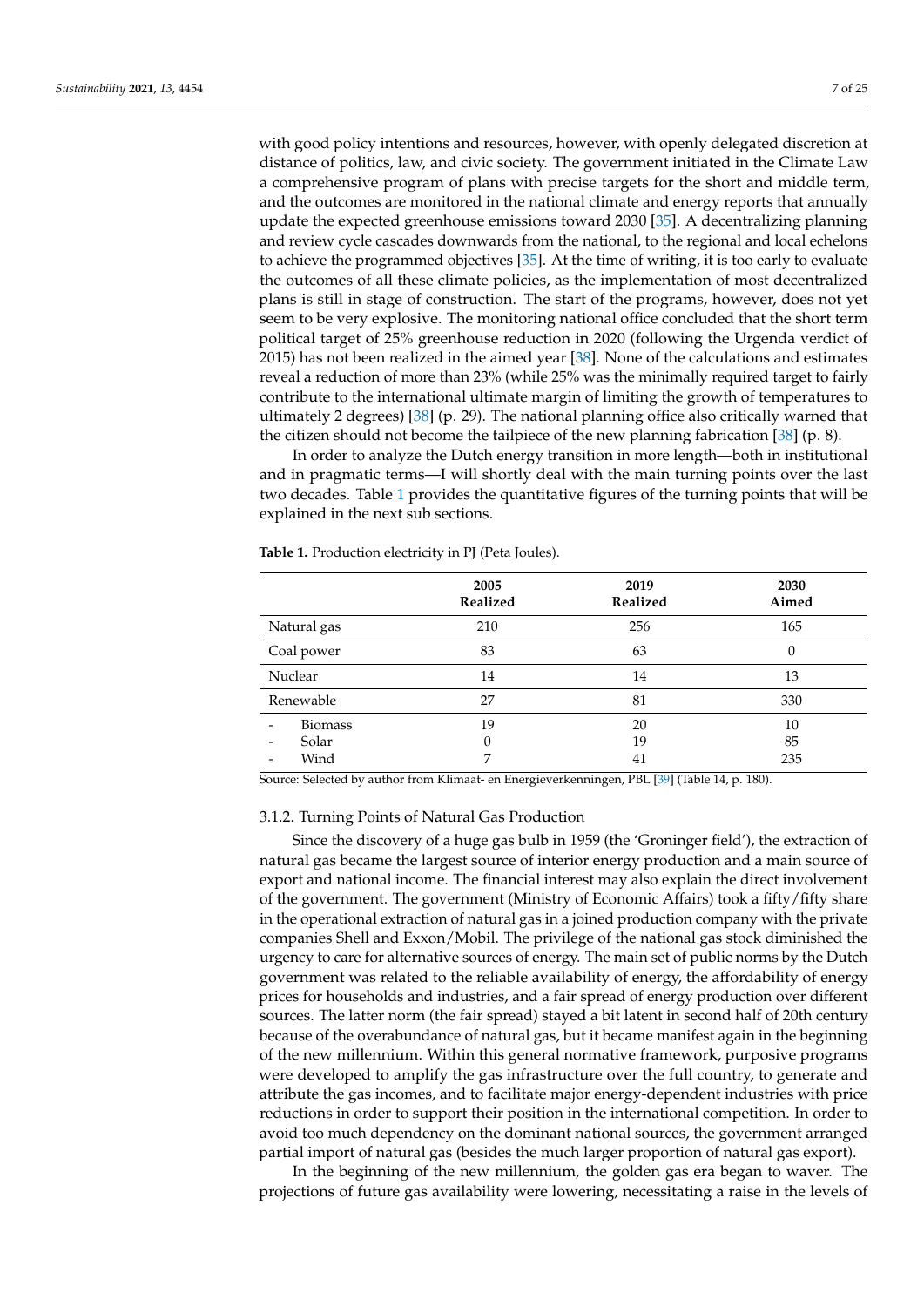import. Even more dramatic, if not fatal, were the growing social concerns about seismic problems (earth tremors) in the full northern gas field, causing a lot of damage to the natural and the built environment. The public norm of seismic safety was activated by social contestation: a wide number of legal claims (to compensate damage) and growing political alarm in opposition to the narrow economically based gas policies [\[40\]](#page-24-13). Concerns were also growing about the change of climate. The extraction of natural gases has been increasingly criticized—despite of its high energy efficiency—because of the greenhouse emissions. The upcoming normative conditions of climate policies (the reduction of greenhouse emissions) could no longer be denied in the national and international energy policies. Eventually, the energy policy shifted drastically under the actual rein. The social and legal protests against the increasing earthquakes eventually urged the government in 2019 to terminate the extraction of natural gas in the Groninger field. Simultaneously, the government made this shift a part of its new climate policy, in line with the policy aspirations of the Climate Agreement and the Climate Law [\[34](#page-24-7)[,35\]](#page-24-8). The gas infrastructure is still dominant in the country, but its uses have become increasingly dependent on import. Overall, the policies aim at a strict reduction of natural gas in 2030 (see Table [1\)](#page-7-0). In the future energy policies, the government intends to promote a natural gas-free development for industries and households (Table [1\)](#page-7-0). The providers of gas infrastructure are no longer legally obligated to connect housing or industries with gas infrastructure, the construction of new houses will no longer be connected with natural gas, and the prices of natural gas will be increased (all following 'gas free' policy guidelines of the Climate Agreement and the Climate Law) [\[34,](#page-24-7)[35\]](#page-24-8). The existing infrastructure network of energy may stay in use in the future, but the government expects that the uses of natural gas will be replaced more and more by clean energy carriers (such as hydrogen or green gas) [\[41\]](#page-24-14). Until now, however, the uses of natural gas did not yet decrease according to the expectations, waiting for the growth of renewable electricity (compare the realized figures in 2019 and the aimed figure in 2030 in Table [1\)](#page-7-0).

#### 3.1.3. Turning Points of Nuclear Energy

How developed are the alternative sources to the extraction and import of gas? The production of nuclear energy is limited in The Netherlands. The government facilitated the investment of two nuclear plants around 1970, but it was socially contested from the beginning. The first nuclear plant (in Dodewaard) already closed in 1997, and the life time of the second (in Borssele) is programmed until 2033, but the Ministry of Economic Affairs and Climate Policy now explores extending its life 10 or 20 years afterwards [\[42\]](#page-24-15). Nuclear power may be preferred in some European states (e.g., France, Czechia, UK), but in The Netherlands, new investment in nuclear power is considered as risky and not cost-efficient. Yet, the nuclear debates are reviving, and new explorative studies of technological innovations have been started recently. It is a long-term deliberation anyway, as the construction of new nuclear plants would take about 20 years. Striking shifts of policy have not yet occurred in this segment of energy policy.

#### 3.1.4. Turning Points of Coal Power Plants

The case of coal power plants is an extreme case in the European context of climate policies. The Dutch state was the latest in Europe to invest in a new cohort of coal power plants in 2007, and to switch this policy again in face of the new climate policies in 2019. The European liberalization of electricity markets in 1998 was a crucial regime shift at the background of these transitions. The electricity market used to be arranged as a government-led 'public utilities' market, but the implementation of the European liberalization in the 1990s urged the national states to separate the production of the goods via market corporations on the one hand and the public sector exploitation of the infrastructures on the other hand (the energy networks for transportation and distribution). From then on, private sector companies (including some state-owned companies) competed to conquer international markets by enlargements of scale and international mergers. As a result, also in The Netherlands, all major energy producers have become part of multinational corporations.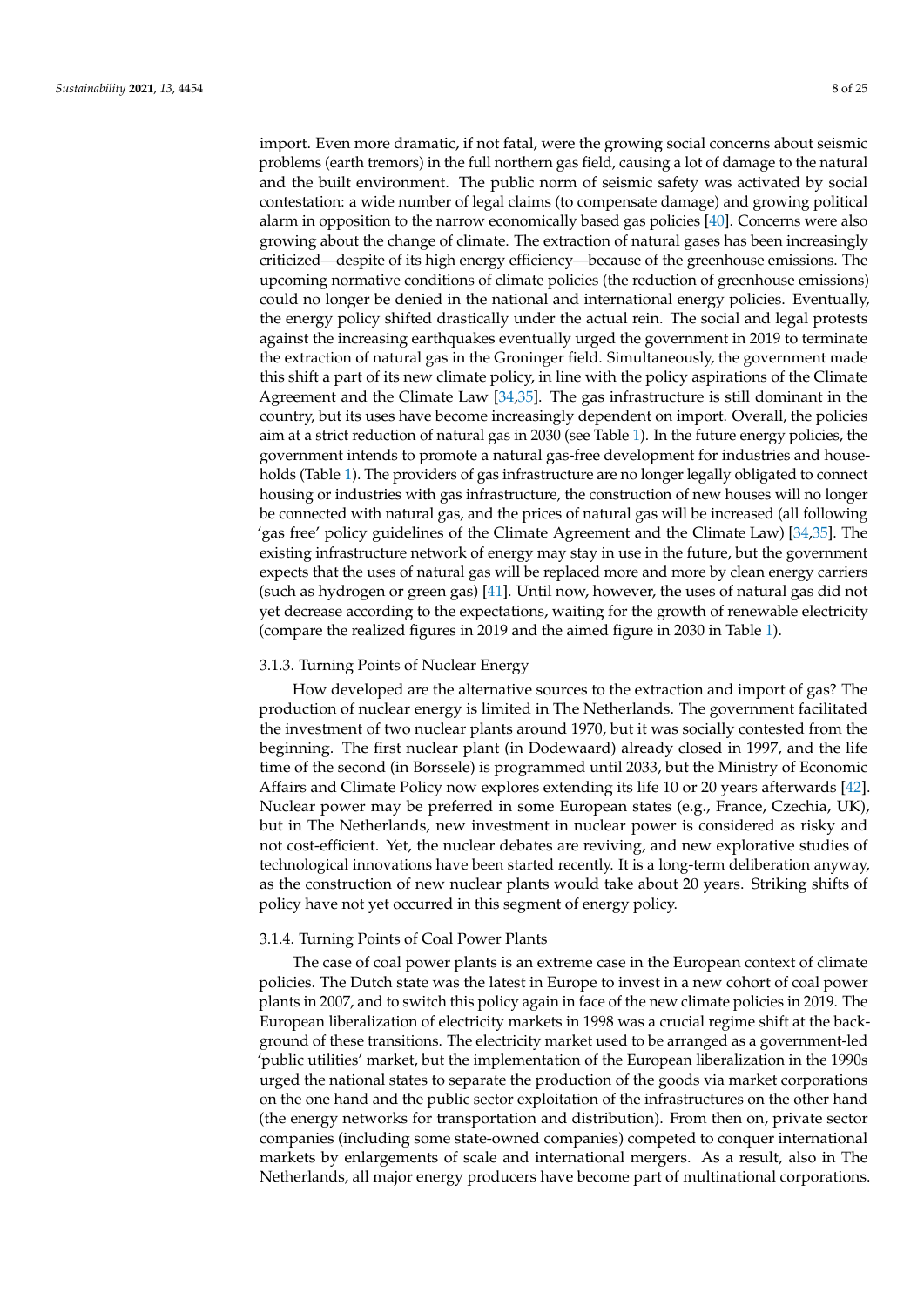This tendency of economic concentration created new international hierarchies—if not oligopolies—on the European and global electricity markets, making the national states dependent on their decisions about production and delivery.

The Dutch state, guided by its institutionally consolidated normative commitment to guarantee the reliable availability of future energy, and frightened by an international example of lacking market delivery of electricity in California, and also alarmed by the decreasing projections of the national stock of natural gas, decided in 2007 to entice the international companies to invest in a new cohort of coal power plants in The Netherlands [\[43\]](#page-24-16). The economic ministry arranged favorable conditions and permits on behalf of the market, including ETS (Emission Trading Systems) rights, promises, and facilities to enable long-term delivery contracts with energy dependent major industries [\[43\]](#page-24-16). The concerns in society about the change of climate where large, but not strongly organized when these decisions were taken in 2007. Within the government, the concerns of climate were delegated to the (less influential) Ministry of the Environment, and did not essentially penetrate the prime bastions of economic decision-making [\[43\]](#page-24-16). Ironically, by the time the three huge coal power plants opened (in 2015 and 2016), the civic protests against fossil energy production had become effectively organized, and the Dutch state was effectively summoned by the effective lawsuit of URGENDA [\[31\]](#page-24-4). In the same year, the state committed to the climate obligations of the Treaty of Paris [\[33\]](#page-24-6). The only way to fulfil the URGENDA verdict and the international obligations was to reduce—if not to close—the brand new coal power plants that were just about to start. The state hesitated and delayed, and it first decided to close an old coal power plant (Hem 8 in Amsterdam, dating 1994), finally in 2019, a new law sealed the definitive closure of the new coal power plants before the end of 2030 [\[44\]](#page-24-17). A slowdown of their production was announced until the ultimate date of closure [\[45\]](#page-24-18). The hesitating shift of policy not just reflects the enduring primacy of the 'reliable availability' norms, but also the deeply interdependent entanglement of economic state planning and private sector investment. It is a costly interdependence. The benevolent policy facilities to enable the production of the new coal power plants have turned into tightened ties of damage claims in times of political de-investment. The final closure in 2030 will have to be compensated by public funds to meet the claims of industry.

#### 3.1.5. Turning Points of Biomass Based Power Production

Bio-mass sources are considered as alternatives to fossil energy production in Europe. Heating or energy production out of biomasses—in particular the burning of wood—is not a new invention. There is a long and successful tradition of it, particularly in the timberlands such as in Scandinavia, Central Europe, or Eastern Germany. It was used at a modest scale in the urbanized The Netherlands as well, but the exponential growth of biomass energy (worldwide, not just in the Netherlands) took place only in the last decade as a result of purposive legislation and public policies. The European regulation in 2009 gave a strong incentive to the increases [\[46\]](#page-24-19). It qualified biomass energy production as climate neutral. A plant or tree takes in (enduring its lifetime) as much carbon as is emitted with its burning, and the replanting enables it to take in the same amount of carbon. It is a circular organic system enabling the green production of energy. For this reason, energy production plants (including a large part of the switching coal power plants), industries, and local waste incinerators that burn lots of biomass sources, are exempted of the obligations and financial costs of the Emission Trading System (ETS), as far as it concerns this organic part of resources (the ETS system urges about 11,000 large plants in Europe to buy carbon emission rights when they annually eject more than 20 megaton carbons). The 'green-making' of biomass in European legislation, the exceptions of ETS obligations, and additional European, national, and local subsidies enabled the large expansion of biomass based energy production in the last decade. The governmental price reductions and subsidies created a new biomass market, including an active commercial trade of biomass sources (with import and export industries). Simultaneously, it enabled governments to calculate this green production as a contribution to their internationally obligated policies of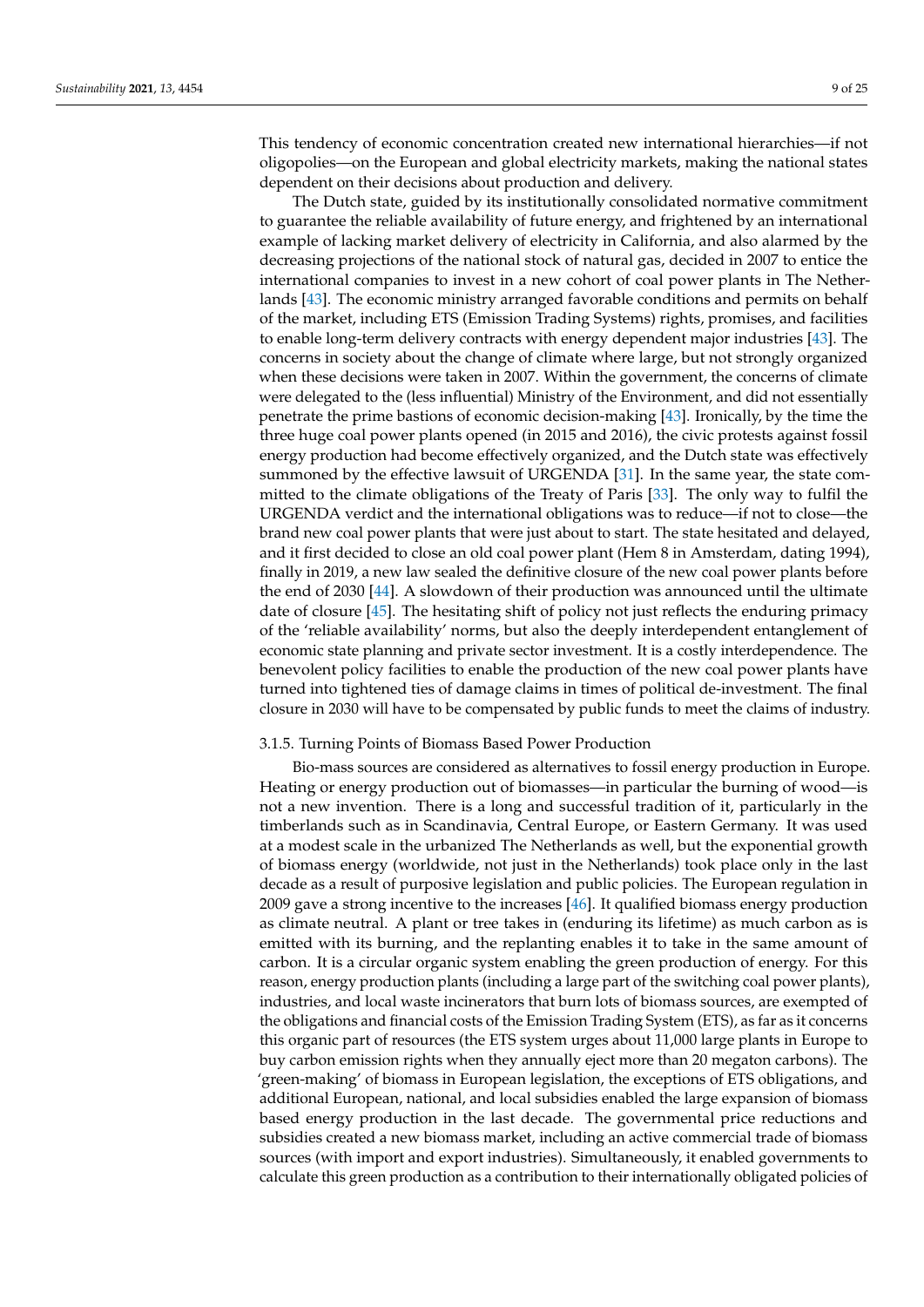reducing greenhouse emissions. Such interdependent political and economic conditions are the characteristic conditions of a path dependent trajectory of growth. Its self-reinforcing characteristics are not easy to return. Biomass has increased into a substantive source of renewable energy in most European states, and it is considered as a strategic green potential to balance the fluctuations of the time- and context-dependent solar and wind energies.

In The Netherlands, the use of biomass sources became a crucial pillar of the negotiated Climate Agreement, but expectations toward 2030 have lowered recently (Table [1\)](#page-7-0). For the wider future, more is expected of the expansive production of wind power and the hydrogen energy carrier [\[34\]](#page-24-7). Ample facilities and governmental subsidies paved the way to enlarge the uses of biomasses. Vattenfall was planning a huge new biomass plant near Amsterdam to provide heat for city-heating, coal power plants shift to biomass (as far as technically possible), urban waste incinerators are facilitated to its use. Hundreds of small biomass plants (avoiding the ETS obligations that only start with a minimum of 20 Mw) are under construction in a decentralized system of implementation.

The growth of biomass, however, raised a lot of social and political controversy and eventually led to a turning point of policies in 2020. Burning of biomass is not a clean process, on the contrary, the cleaning starts only with the carbon intake by the substituting plantation, which takes a long time. European research warned already in 2017 and 2018 of the harmful emission of biomass sources [\[47](#page-24-20)[,48\]](#page-24-21). Correspondingly, in The Netherlands, the press reported the results of a not-published study by DNV GL (on behalf of the Ministry of Infrastructure) concluding that the emission of a biomass plant causes more damage than that of a coal plant: 20% more nitrogen, 20% more fine dust, and 20% more carbon [\[49\]](#page-24-22). The main reason is that the burn efficiency of coals is much higher than that of biomass. The carbon intake of new plantation is also highly problematic because of the long carbon payback period. New plantation takes time to grow (the growth of a tree takes 80 years on average). The explosive growth of burning wooden pallets has disturbed the sustainable balancing act of what is taken for burning and the carbon intake of new plantation.

A growing normative concern of using biomass—in particular, wooden pallets—to produce energy, relates to the violation of natural areas and biodiversity. The Netherlands does not produce enough biomass to feed its demand. The young biomass market draws for 25% on import (from UK, USA, Canada, and Estonia). The biomass subsidies make it commercially attractive to cut parts of mature forestry abroad on behalf of this new 'greening' industry. The stimulation of biomass started rather organic with residuals and balanced sustainment of woody areas, but the commercial and political drivers have moved it to cutting forestry. Recently, some counter measures are taken, such as the taxation of the import of forestry biomass, and legal quality marks of biomass are increasing in number and intensity. These conditions, however, do not yet prevent the international exceeding of the fair share that the Dutch society might claim in global and European relationships [\[50\]](#page-24-23). The increased civic protests against the use of biomasses, a new effective lawsuit about nitrogen against the state (this time judged by the Council of State [\[51\]](#page-24-24)), and open doubts in scientific and professional research eventually forced the government to switch its biomass policies in 2020 (Sociaal-Economische Raad, 2020 [\[50,](#page-24-23)[52\]](#page-24-25)). As a result, Vattenfall postponed the planned biomass plant nearby Amsterdam, and also the government examined strategies of biomass disinvestment. At the time of writing, the change of policy is not yet definitively decided. It is a complex case (there are many sources of biomass, although wood is by far the most important, and there are many different uses of biomass). Most probably, subsidies for future biomass investment will be terminated, at least for low-grade uses to produce energy. However, such as in the cases of natural gas and coal power, the processes of change are slowed down by the high political/economic interdependencies via governmental subsidies, fiscal facilities, legal rights, and long-term contracts. The private sector programmed its future investment in biomass activities under governmental facilities; hundreds of small biomass plants already received the legal permit and are making their current investment under financial promises. The larger plants are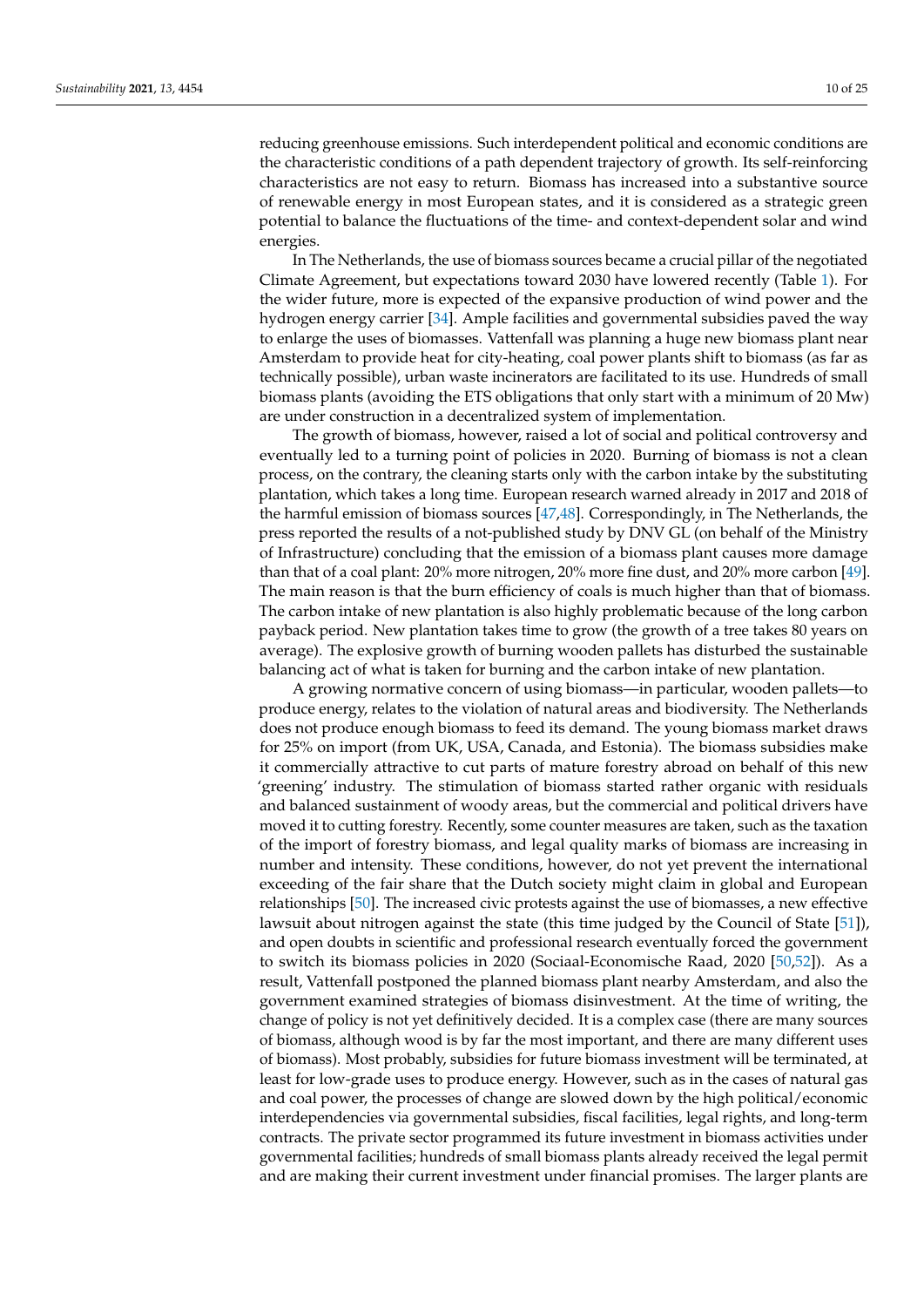still allowed to deduct the biomass emissions from the ETS obligations. Strategies of deinvestment tend to arouse financial claims against the state. Furthermore, the government is aware that moving away from the biomass strategy is undermining one of the pillars of the 2030 targets under the Climate Agreement and the Treaty of Paris.

#### 3.1.6. The Turning Points of Wind- and Solar Power

The shares of wind and solar power used to be historically low in the 'natural gas state' of the Netherlands, but recent mega investments—particularly in wind power with its high potential in the Dutch climate—indicate an exponential increase in the near future (the radical quantitative shifts are illustrated in Table [1\)](#page-7-0). Wind and solar power are superb sources of renewable energy, but they are time and place bounded, and for this reason depend on innovative technologies of electricity storage. In national policy calculations, the availability of (adequate) wind is estimated at 2000 h annually (about 25% of the year) according to national expert Lensink [\[53\]](#page-24-26). Wind and solar sources are converted in electricity which may be saved in Norwegian lakes, in batteries, and via additional technologies (it is a very dynamic field of innovation), but up until now the saving capacities and their means of transportation are bound to limitations and high costs. A considerable use of fossil resources (mainly natural gas) has to balance the fluctuations of wind- and solar electricity over the year. Yet, wind- and solar power are principal triggers in the energy transition. The production of both sources is decentralized under the selective guidance of the government. Following the Climate Agreement (2019), the Ministry of Economic Affairs and Climate Policy established a subsidy fund (the SDE ++ fund today amounts to 5 billion Euro per year) to facilitate carbon reducing activities, among which solar and wind power investment are prominent [\[54\]](#page-24-27). The quantitative targets of energy transition are cascading down in the new intergovernmental planning system, but the spatial and environmental accommodation of the windmills and the solar panels is a local responsibility. The decentralized electricity production may be uploaded in the electricity networks (under certain conditions). The spatial and environmental fit, however, is a tough and not rarely contested experience, in particular in densely urbanizing spaces, considering the extensive and mono-functional needs of space, the noise of the windmills and the diffusing impact of spread windmills on landscapes. The local plans of implementation are programmed for next year according in the planning cascades. They will face these challenges.

The governments focuses its own solar and (particularly) wind power programs at mega wind and solar parks. Two initiatives stand out in this particular line of policy. First, mega parks in extensive agricultural areas, such as the polders. The national wind power programs on land primarily aim at the explosive energy demands of international ICT corporations and the digital economy. The Ministry of Economic Affairs and Climate Policy stated the cabinet's ambitious strategy to become "the digital frontrunner" at the European continent in competition with Frankfurt and Paris [\[55\]](#page-25-0) (p.11). The preparation of a digital infrastructure is considered a crucial milestone to achieve this ambition. Energy is the main resource of the explosive growth of digital storage and transportation. Until 2030, eleven mega wind power parks on land are indicated in the national spatial policy documents and accommodated in local rural settings where farmland may easily be acquired by international investors [\[56,](#page-25-1)[57\]](#page-25-2) (pp. 102–103). Mega size co-locations of multiple data centers are situated at the edge of urban areas, in particular the main digital hub in the polder edges of the Amsterdam region (Amsterdam Internet Exchange), furthermore, individual 'hyper scales' of ICT multinationals are planned in the peripheral regions of the country. The Ministry of Economic Affairs and Climate Policy strongly promotes the growth of the digital economy in the international competition. A functional digital infrastructure is considered as a necessary milestone to accommodate the growing digital economies. Multinational ICT corporations select cheap international locations where they can secure future electricity needs in reliable infrastructures and can capitalize on green sources of energy. The Dutch energy infrastructure is very reliable, as the legal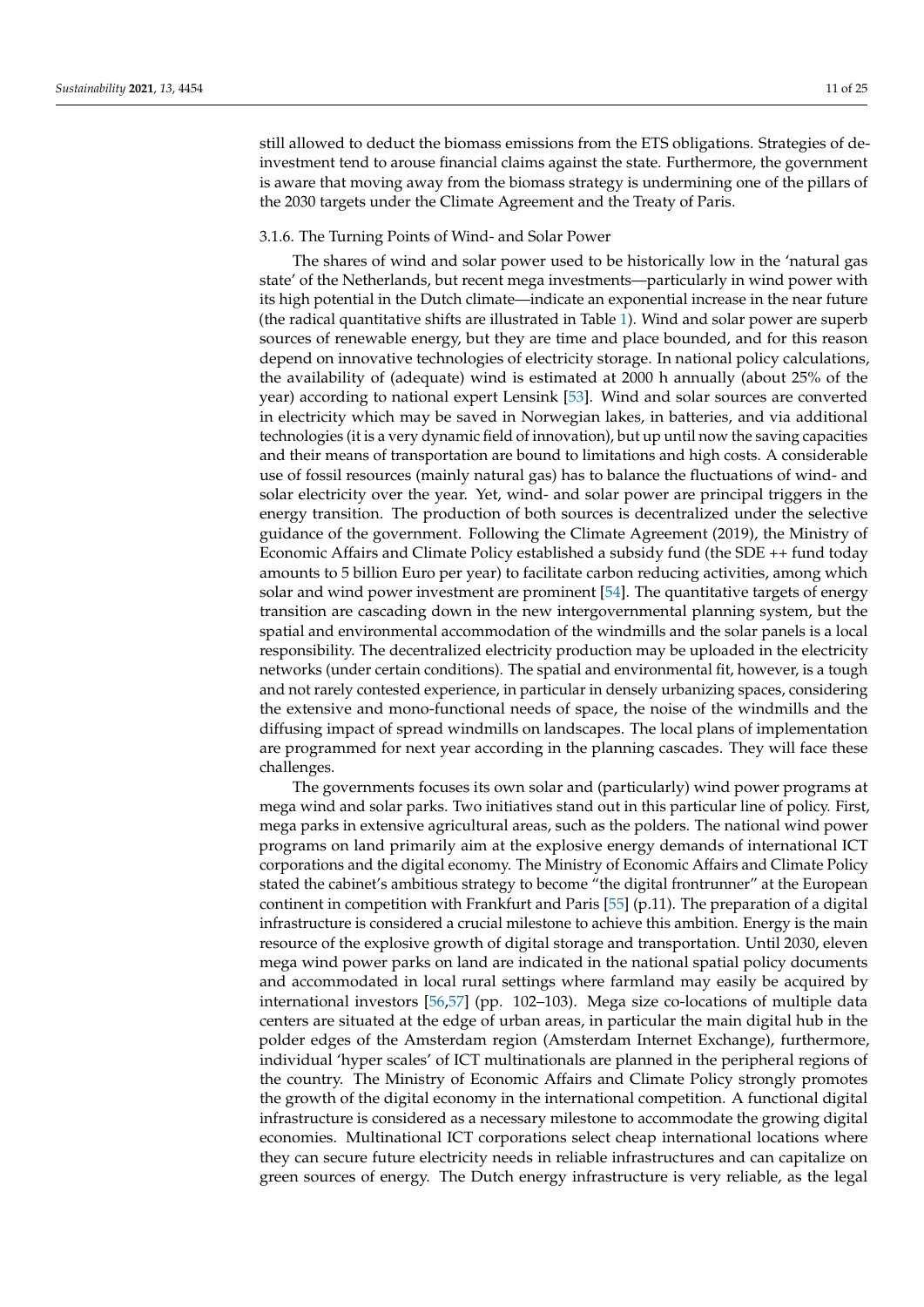system of economic ordinance obligates the supplying power networks to accommodate the growing demands of electricity. Furthermore, the state guarantees the availability of affordable green energies by subsidizing the non-profitable tops of wind power production. These conditions may explain the exponential growth of international data centers in the Netherlands.

However, the public debate is increasingly critical and concerned about the uncontrolled pace of growth of data centers. Storing and transporting international electronic data is not something like planning a Silicon Valley: it is a low graded economic function. A functional digital infrastructure is a necessary condition for the modern industry and society, but this would not require the maximization of international digital storages. The explosive growth of data centers has a dramatic impact on the energy system. Data centers are huge energy users. One of the first new hyper scales on behalf of digital storage at the edge of the Amsterdam region, the wind park Zeewolde, will produce two to three times more electricity than all electricity of households and industries in peak moments of the city of Amsterdam; it is subsidized with 923 million E. Nearby, Wind Park Blue will receive 846 million, Windplan East is even 30% larger, and the amount of subsidy is not yet known [\[58\]](#page-25-3). Vattenfall produces 1.3 TWh (1.3 billion kw-h) in the peripheral northern location Middenmeer [\[58\]](#page-25-3). Both Google and Microsoft situated a hyper scale data center in this park (consuming 60% of its electricity) [\[59\]](#page-25-4), and both are constructing a new hyper scale in the park. The eleven estimated hyper scales in 2030 amount to 3.6 TWh [\[56\]](#page-25-1). The concerns about this exponential growth are not just local (the noise and hindrance of widely visible-200 m high-windmills, and the new disparities of rural land prices), but larger concerns refer to the dramatic impact on the energy system. Wind power is produced only 25% of the time and data centers require reliable provision full-time around the year. The additional needs of electricity create capacity and continuity problems for the power networks that are obligated to deliver; the additional sources, however, depend mainly on (the import of) natural gas [\[60\]](#page-25-5). The green side of wind power is only a minor part of the explosive energy needs of the disproportionally growing digital infrastructure. Additionally, last but not least, the attribution of huge wind park subsidies to accommodate the needs of tax-exempted multinational corporations also does not contribute to the support of the tax paying public.

Secondly, the Dutch government is arranging a new generation of mega off-shore wind power parks (including some solar power fields) in the North Sea. The financial case of off-shore wind parks used to be very thin, but an efficient move by the economic Minister Kamp in 2016 enlarged the size of the tenders via new legislation (about ten times larger) and arranged flexible conditions (such as the arrangement of transport by the state corporation Tennet) [\[61\]](#page-25-6). Since then, the economies of scale and innovation lowered the price of wind power at sea from 10 cents Kwh to 1 cent (on behalf of Tennet). As a spectacular result, the most recent Dutch off-shore wind power parks at the North Sea are internationally the first to be realized subsidy-free. Yet, the economic future of the off-shore parks is uncertain. The efficient production sharpens the mutual competition of the wind parks. The abundant wind power is produced at peaks and for all at the same time. This has a large impact on the price of wind power. The park managers (usually led by oil companies and energy giants) attempt to contract large packages in the market in order to control the risks of fluctuation. Does it lead to a reduction of greenhouse emissions? This is still very uncertain. Will reduction be made effective by making this wind power accessible for households and for the electrification of transport and cars? It may also be used for industries, however, will it be used in a balanced way, considering the additional needs of energy in the windless times of the year, in order to guarantee a sincere reduction of carbon emissions? Or is it just a commercial consideration by the consortia that own the wind parks? The arranging Ministry thus far neglected these questions of politico-ordinance. Whose energy, and for what uses? The ministry freely tenders and accommodates the productive fields of the sea and enabled an efficient production, but it does not put any further public condition on the economic process. The stream of outcomes is reported in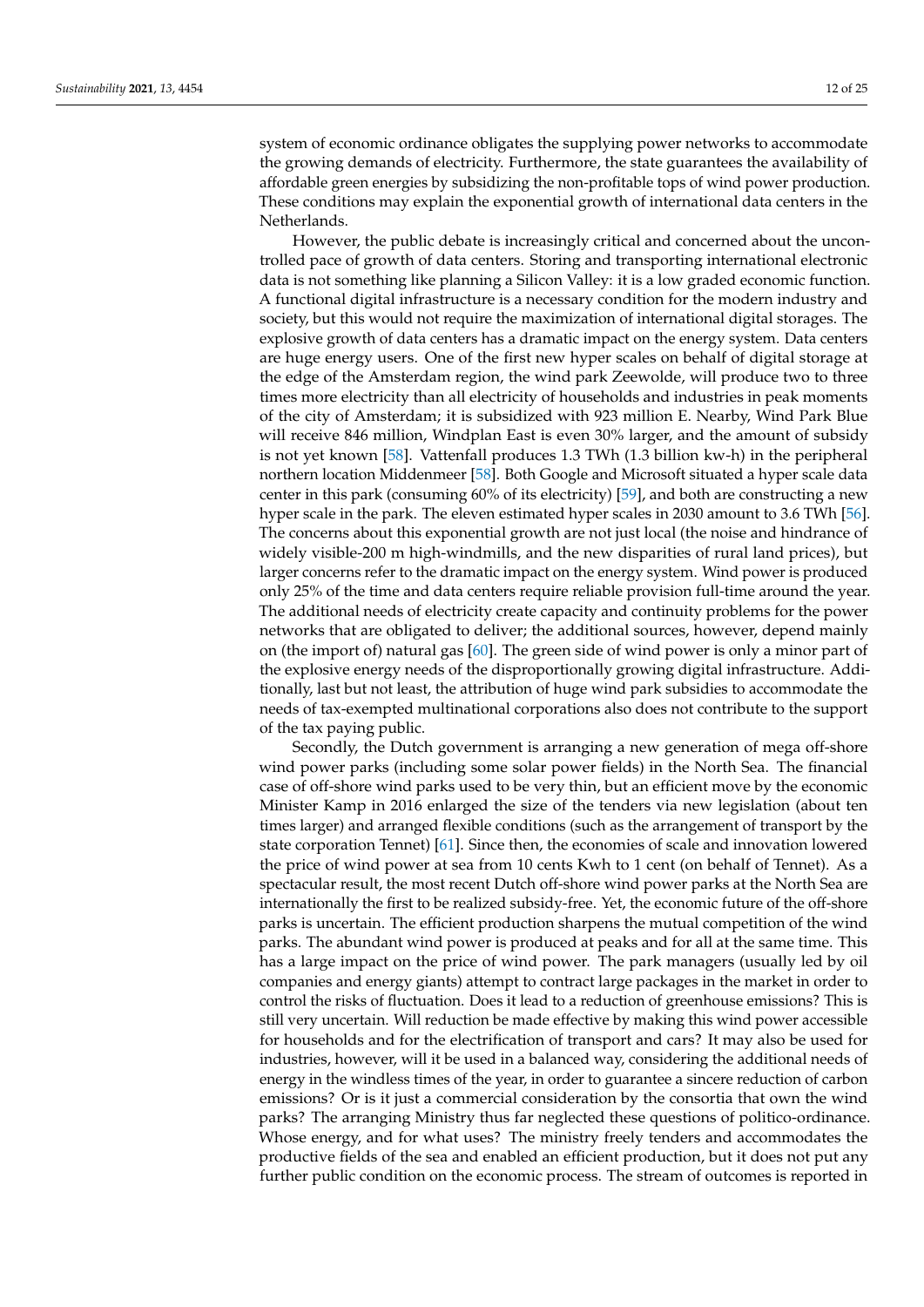the daily press: the first productive wind park Borssele 'contracts 25% to fertiliser complex Yara', 'Amazon contracts 50% of park Egmond, 'Shell uses a large part of its wind park for its petrochemical industries', etc. . . . A lot of the industrial uses of off-shore wind power relate to the relatively new carrier of renewable energy: hydrogen.

#### 3.1.7. The Turning Points of Hydrogen

Hydrogen is a crucial strategic option for the European Commission and for most member states in the mid- and long term, primarily on behalf of energy-intensive industries and heavy transportation [\[37\]](#page-24-10). Hydrogen is not a source but a carrier of energy: the production of this gas requires first the electrolysis of water and energy (usually natural gas in the current practices). The challenge is to green the production of hydrogen. Hydrogen is labelled 'grey' in case of using fossil energy, it is called 'blue' when the greenhouse emissions are captured and stored, and it is called 'green' when it is produced by clean sources, such as wind or solar power. Hydrogen has many advantages: It enables high temperatures for industries, it can easily be stored, it may convert time-bounded sources such as wind and solar power on behalf of permanent uses, it may be combined with sources such as natural gas (for instance 90% natural gas and 10% hydrogen), and it can easily be transported via (existing) pipelines to deliver hydrogen gas to clients. The challenges are in the production of it: the production of hydrogen wastes about one third electricity that cannot be reused, and further the high costs of production via electrolysis. The European Commission strongly promotes the production of hydrogen. It established a partnership with international corporations and social partners (Clean Hydrogen Alliance) to enable a joint investment agenda "to stimulate a roll out of production and use of hydrogen" [\[37\]](#page-24-10) (p. 21). The political priority is to invest in green hydrogen, but in the draw up of new international hydrogen infrastructures, blue and grey uses will be inevitable [\[37\]](#page-24-10). The Commission aims at the production of 40 GW in 2030, to be graded up dramatically until 2050. Jointly with Germany, France, Italy, Spain, and other states, the Dutch government is actively involved in the international hydrogen strategies. These strategies not only relate to the production of hydrogen, but also to its transportation and distribution. Clean production rests mainly on the off-shore wind power parks and the solar power of tropical countries. From there, it has to be distributed primarily to the heavy transportation services and the international concentrations of heavy industry. The government promotes in its hydrogen policy vision the Netherlands, particularly the Seaport Rotterdam, as the main European hub in the international hydrogen transportation networks, building on existing infrastructures and pipelines [\[62\]](#page-25-7). With regard to the national production, the government aims at 3 to 4 GW in 2030 based on the off-shore wind parks [\[34\]](#page-24-7). This may be called ambitious; the production of green hydrogen would require 30% growth of national electricity [\[63\]](#page-25-8), and subsidy of 5 billion Euros to bridge the non-profitable tops [\[64\]](#page-25-9).

The international promotion of the hydrogen strategy raises high expectations in business and society. The main clusters of energy-dependent industries prepare plans and consortia to invest in their own electrolysis plants for the production of hydrogen (namely the petrochemical industries in Rotterdam Seaport, the fertilizer industry in Zeeland, the steel industry in Seaport Amsterdam, and the industries in Eemshaven within the north of the country). They contract the off-shore parks for direct delivery of wind power on behalf of hydrogen electrolysis. Private investment in electrolysis plants requires the public bridging of non-profitable tops. Regional authorities and corporations prepare ambitious plans to make hydrogen the spearhead of regional economic strategies under the expectation of European and national subsidies. The operational preparation of hydrogen production plans already exceeds the programming by the government. The aspirations of the northern region of the country alone to become the international spot of hydrogen production (in cooperation with Shell and additional private companies) already exceed two times the total plans of the government for 2030. Only these would require a doubling of the off-shore production of wind power. The government will not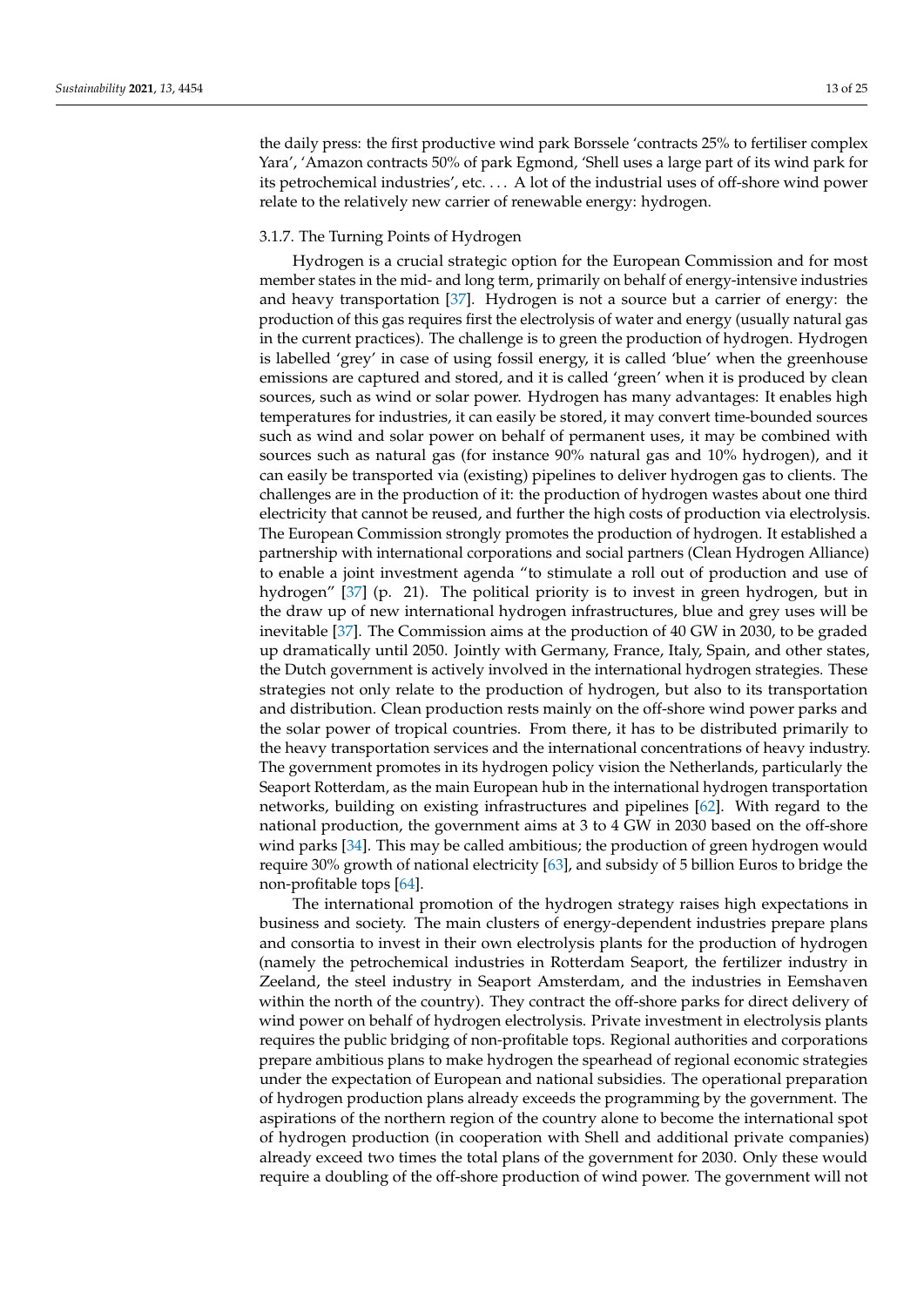be able to accommodate all claims of ambitious industries and regional authorities, but the expectations are in line with the national and international strategies of promotion and the government searches way to expand its programs (including extended funds of subsidy) [\[53](#page-24-26)[,54\]](#page-24-27).

Critical observers are not only concerned about the subsidy driven nature of new hydrogen markets (the non-profitable tops of investment are not bridged by making the greenhouse emissions more expensive via taxation but by subsidizing the most polluting industries). There are also concerns of climate policy. The national assessment agency (PBL) notes that the production of hydrogen requires 30% additional electricity. If wind power is used, this cannot be used for directly reducing greenhouse emissions, but will be lost in producing hydrogen. Additionally, the electrolysis will not use green electricity the year around (25% wind power availability), and the expensive electrolysis plants will need the full year exploitation to make their operating effective and economically efficient. This calculation might lead to more rather than less greenhouse emissions [\[39\]](#page-24-12). The expansion of the best places for off-shore parks is constrained by other uses and will not easily be made free. The earlier mentioned dilemmas about 'whose wind power' become overtly manifest in the case of electrolysis planning. Where does the wind power go? Will it directly reduce the greenhouse emissions the growing electricity uses in society (households, cars, etc.) or will it be primarily usurped by the industrial energy users (such as already occurring in the case of the large wind parks)? Industrial uses are needed as well, but it is crucial to balance the different potentials of use. The government is in a crucial position to arrange this balance. The mega wind parks (both off-shore and on land) and the hydrogen market are for a large part created via the financial and legal support of the public sector. Taking the critical observations, the norms of political ordinance do not just matter the enabling of the economic production of wind parks, electrolysis firms, and systems of CCS (carbon capture and storage) by permitting the optimal spaces and bridging the non-profitable tops. It should also include a balanced ordinance of balanced climate policies and the norms of social distribution.

#### *3.2. Pioneering City Entrepreneurialism*

#### 3.2.1. Heat Company Rotterdam

The next case-study of energy transition concerns the poignant case of proactive cities, taking an entrepreneurial role themselves when private markets are not yet ready for transition. I will discuss the two largest Dutch initiatives in Rotterdam and Amsterdam. The seaport city of Rotterdam is the largest center of fossil energies along the western coast of Europe; it is the principal nerve of energy production, distribution, and consumption, good for 20% of the national carbon production (almost all by the harbor industries and heavy transportation). The city is very alert on climate policies because of the huge impact of energy transition on the future economic position of the seaport, its heavy industries, and the local society. Both the city and the seaport authority are keen to sustain the international network infrastructure position in times of transition. They actively explore the renewable options off-shore and on land, such as wind and solar power, thermal energy, hydrogen and reductive strategies of energy-saving, and Carbon Capture and Storage. Additionally, city-heating, capitalizing on the waste of nearby harbor industries, appears a prominent case. The availability of huge volumes of waste heat of petrochemical industries on the one hand and the need to heat the expansive urban areas on the other, shape the chances of a new market of city heating (including also a carbon market delivering carbon emissions to the adjacent greenhouses). Making the connection of waste heat and city-heating, however, took so much transaction costs to complete the business case that the city decided (in 2006) to try its own chances. The city established the independent-but city-owned-heating company Rotterdam (WBR) aiming to heat 500,000 dwellings [\[65\]](#page-25-10).

The first attempt to tap waste heat from Shell refinery, however, proved too expensive. In 2009, a new attempt linked up with the waste heat of the incinerator of the seaport region (AVR). The incinerator used to be a public sector agency, but had been privatized in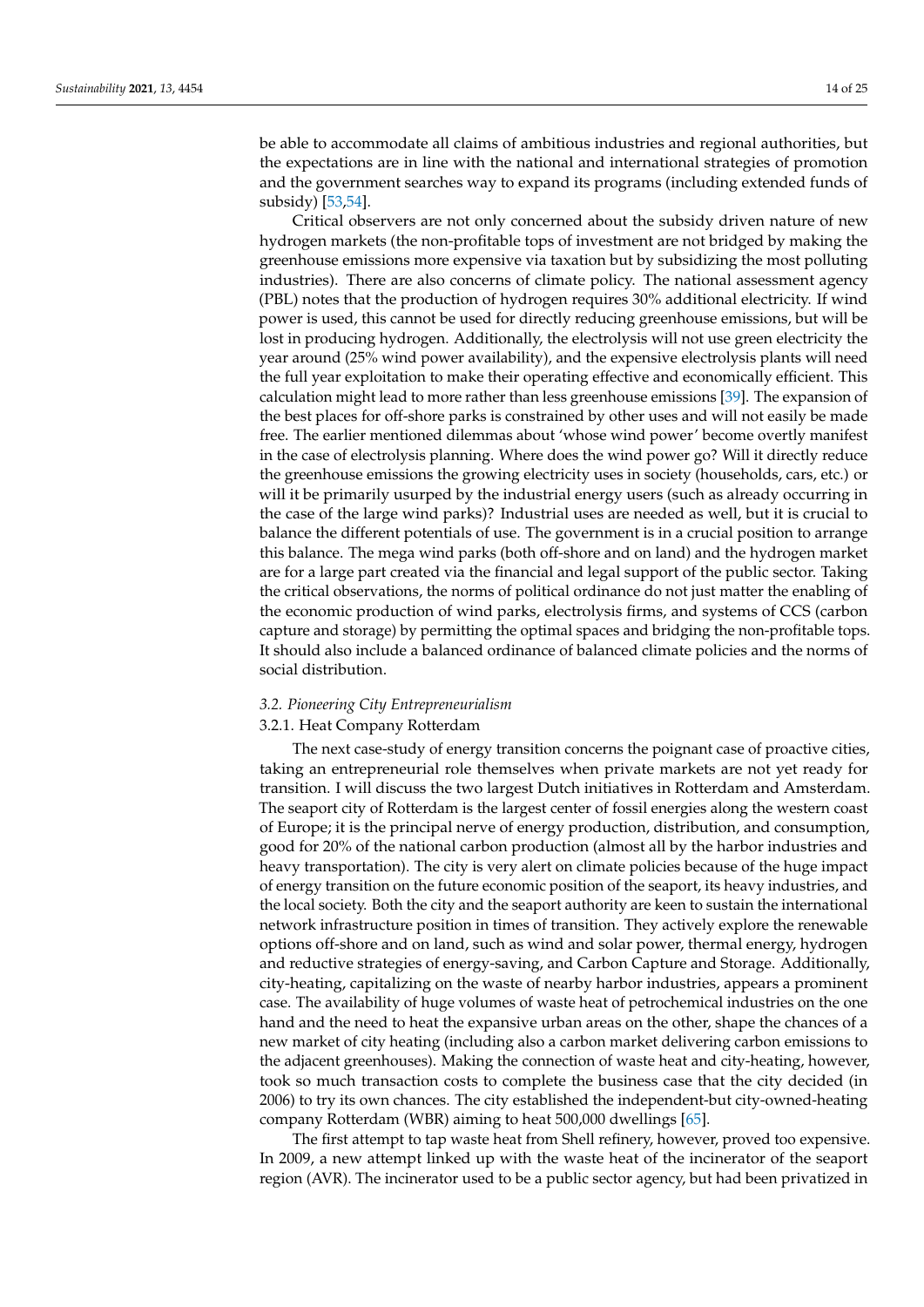2006. The mutual claims in this privatization urged the municipality to pay off the new private equity owner via a favorable contract with the new municipal heat company. The heat company WBR realized the distribution of heat to new residential neighborhoods in Rotterdam South (50,000 houses since 2015). However, the contract with the incinerator eroded the commercial position of the heat company for the long term as the waste heat was contracted too expensively, making the company a playing tool of capricious city politics [\[66\]](#page-25-11). Meanwhile, the first competing market initiative started a pipeline in 2014 to Rotterdam North more efficiently. A new political prestige project had to save the entrapped heat company: the construction of a smart regional roundabout (enabling decentralized inand outputs) leading from the seaport around the south-east of Rotterdam to the city of Leiden. It was enabled by a joint 140 M capital injection of Rotterdam and the Province of South Holland. Yet, it appeared much too risky. The local distributer in Leiden (NUON) negotiated a high price (on the long term) in order to meet the uncertainties of deliverance. Again, politics had miscalculated the commercial impact of uncertainties, the province opted out, and the heat company remained in a hopeless position with two commercially chilling contracts in the long term (both at the supply side and at the demand side). The deeply indebted WBR had to be dissolved in 2019 [\[67\]](#page-25-12).

### 3.2.2. Amsterdam Waste and Energy Company

The entrepreneurial pioneering of Amsterdam's huge waste incinerator is not essentially different. Amsterdam had an efficient incinerator in the 1990s that also produced electricity out of waste. The combined ecological and commercial prospects of this municipal agency enticed the city to invest 338 million (cumulating to 450 million) in a new high-efficiency technology with the largest burning capacity in the country [\[68\]](#page-25-13). The city proudly re-labelled the waste incinerator into the Amsterdam Waste and Energy Company (AEB), as it produces both heat and electricity by burning waste. However, since the start of the new kettles in 2009, the company ran into problems [\[69](#page-25-14)[,70\]](#page-25-15). The waste market suffered a crisis of waste supply because of reduced consumption and also because of better separating, reuse, and recycling of waste. It was not possible to run 24 h efficiency, which is needed to return the huge investment. The incinerator suffered since the beginning from the technical overcapacity. The municipality tried (in vain) to sell the incinerator, but this also would not have compensated the costs of investment. The decreasing resources urged AEB to import waste (25% from UK). Next, the city decided to make the AEB company independent (still city-owned, but at distance from daily politics in order to enable free operating on the waste and energy markets). However, politics did not abstain of the political sustainability claims. The company was in commercial need of higher efficiency, while politics claimed the reduction and better separating and reusing waste [\[67\]](#page-25-12). The municipality subsidized a separating installation, and it also kept tight control of the heat division (Westpoort Warmte) that exploits city-heating for 35,000 houses. The double pressure on the company (by the market and by politics) and its failing management led to technical problems in 2019 (halting two thirds of the operations longer than a year) whilst the financial losses and debts were increasing  $[69,71]$  $[69,71]$ . A new attempt to sell the company failed in 2019, leading to a political crisis (the alderman resigned when private sale of the company was barred by the political majority).

Today, again attempts are taken to sell the company in the nolens/volens climate of political Amsterdam. The city bought back the city-heating daughter Westpoort Warmte. It is contracted until 2047 to heat 30,000 dwellings, and the city is already seeking to expand this service for another 35,000 residences [\[72\]](#page-25-17). The indebted incinerator is for sale, but selling the indebted plant will not cover the huge investment. It seems inevitable that the financial losses have to be taken. The even more radical solution to the split-up position between commercial and sustainable goals by de-investing the overcapacity is not yet in consideration. It might be the best option because privatizing technical overcapacity to the market might hostage the climate even more when the market would manage to run it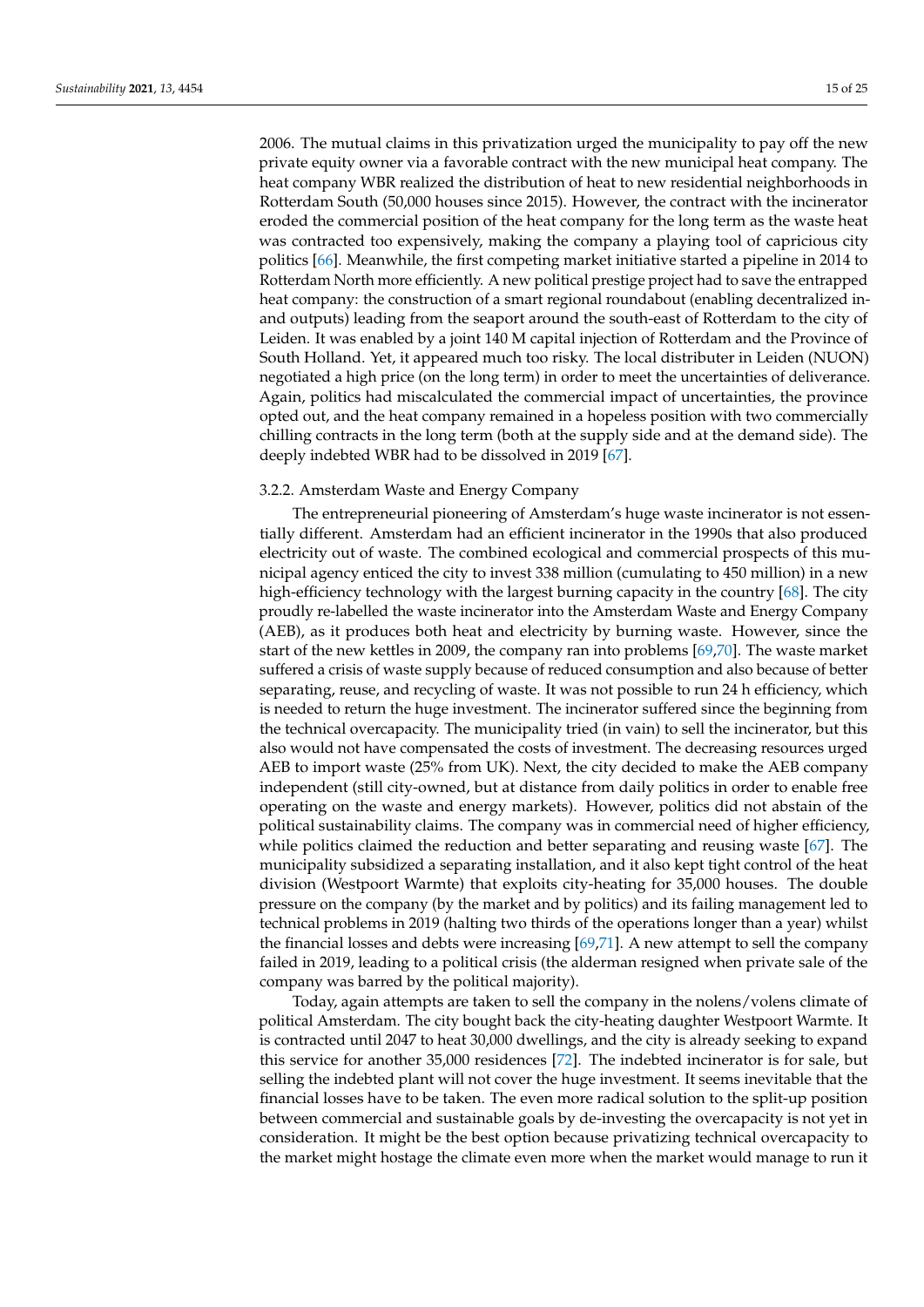efficiently. The overcapacity is the real problem, but not yet addressed. The urging debt of 400 million E, makes it difficult perhaps to make radical decisions.

The municipal waste/energy plants are not uncontroversial. The large urban incinerators belong to the top ten category of pollutants in The Netherlands. However, as organic waste is counted as 'climate neutral', AEB has to register only one third of its emissions (0.58 instead of 1.5 megaton carbons in 2019) [\[73\]](#page-25-18). For the same reasons, AEB is excepted of the European ETS regime. Further controversy relates to the use of high temperature heat for heating the built environment. It is hotter than needed to heat recently constructed neighborhoods. Local climate groups insist on using lower degrees of heat from decentralized sources such as data centers, or using alternative methods. They already successfully defended at the court the claim to renounce AEB city-heating and to use alternative sources (deliberately complicating the economic case for collective city heating in new neighborhoods). The progressive urban entrepreneurs of two decades ago (sharing their combined commercial and ecological opportunities) have moved today to the benches of the accused.

#### *3.3. Decentralization of Energy Transition*

At local level, a curious encounter about the challenge to reduce greenhouse emissions is taking place between that the top-down initiatives that are cascading down in the intergovernmental planning system and the bottom-up initiatives of communities and cooperative organizations. The national planning system decentralized most of the implementation of the nationally agreed targets. However, it is not a complete decentralization as the government secures the minimal target margins and it also protects its own policy targets in the case of particular national economic interests, such as demonstrated in some cases above, while enabling local and regional policy-makers to tailor the allocation of available options and to finalize the spatial and environmental fit. Following the negotiated results in the Climate Agreement, the government conditions (via output margins and precise timelines) the strategic regional visionary plans and the eventual plans of local implementation [\[34\]](#page-24-7). The local operational plans operate within the hierarchical targets and have some space for policy deliberation and civic participation. The central aim is to reduce the use of fossil energies and greenhouse emissions in neighborhoods and industrial areas. This is mainly to be achieved via energy saving programs, heat strategies, and the target of a gas-free development of the new and (increasing over time) existing neighborhoods. To stimulate the local transition, the government also facilitates a number of local experiments. At the time of writing, the regional visionary strategies are almost definitively established. They cumulate—in an indicative way—the whole range of policy options from which definitive selections will be made in the local plans of implementation. For instance, in the region to which Amsterdam resorts included in its search area, all roofs in the built environment are to be covered with solar panels, and also all optional spaces for windmills, such as the complete double sides of the two main connection canals [\[72\]](#page-25-17). This is not yet decided, as the definitive selections will be made in the municipal operational plans. However, the cascading targets do not leave much space to select; implementing these options will become challenging, in particular in the densely populated urban regions. With regard to the heat market, the government arranged new rules of ordinance enabling the municipalities to make collective decisions at level of the neighborhoods [\[74\]](#page-25-19). The municipalities are empowered to select the producer of heat to serve the neighborhood [\[74\]](#page-25-19).

On the other side of the spectrum, well-informed and organized eco-dwellers are generating their own bottom-up initiatives in local communities and in cooperative forms of organization. These initiatives contain the organization of alternative ways to reduce greenhouse emissions, social and political manifestation, and legal ways of litigation. Not seldomly, these civic activities turn against the formal planning system of energy transition. For instance, the production of electricity, gas, and city-heating in Amsterdam largely depends on a huge natural gas-based power plant, the municipal incinerator AEB, and the aimed (but postponed) biomass heat plant of Vattenfalls. Well-organized eco-dwellers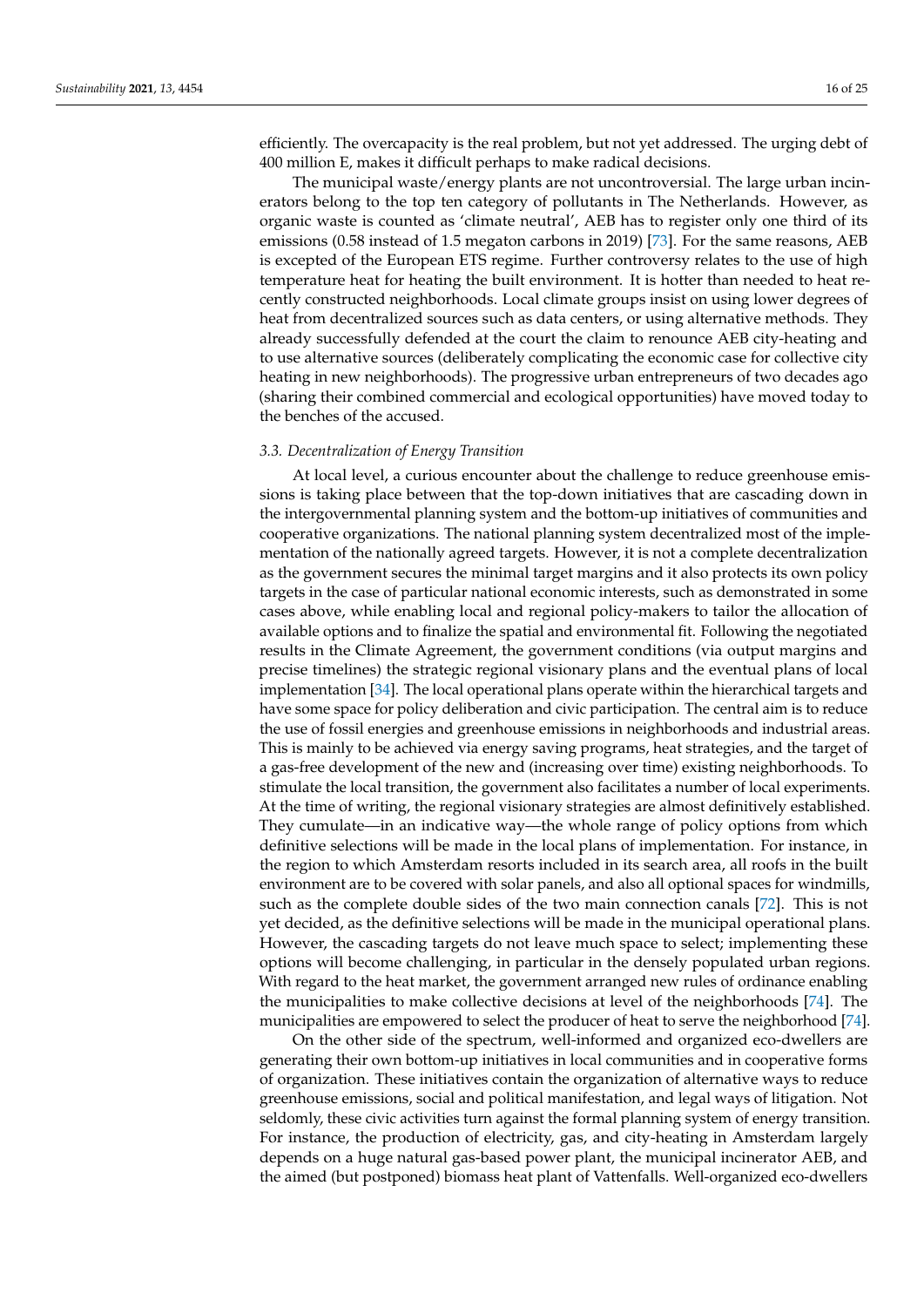successfully combated the establishing of the new biomass plant (litigation), and they refuse to accept the city-heating by the incinerator and also turn against the fossil gasbased power plant. They further refuse to accept municipal policies to make collective city-heating decisions obligatory at neighborhood level because of the urban uses of fossil resources, and they made their case successful at the court [\[75\]](#page-25-20). Nationally organized cooperative groups urged the parliament to open the aimed ordinance rules of the heat market in order to secure the accessibility for alternative ways of heating. Meanwhile, low-scaled initiatives are taken to isolate and heat the homes in alternative ways.

#### **4. Discussion**

#### *4.1. Pragmatic Policies and Wicked Problems*

The Netherlands is among the European states with the highest policy aspirations of climate policy, but it would be exaggerating to qualify the Dutch energy transition of the electricity sector as an international forerunner. The outcomes of the policies to reduce greenhouse emissions are delayed and inadequate, not only weighed to the own aspirations and policy targets of the national government, but also to the minimal requirements of international obligation. The Netherlands is not the only state to face disappointing progress, as most of the international participants of the Treaty of Paris share this paradox of well-intended policy programs and lagging outcomes. Yet, the arena has gone into motion. Changing the trajectories of the energy sector is changing the direction of a massive fabrication of durable interdependencies, characterized by capital-intensive investment and long-term obligations of legal contracts. The national monitoring institute concluded that the energy sector is moving even faster than the aimed changes in the other climate related policy sectors (industry, agriculture, mobility, built environment) [\[38\]](#page-24-11). The twenty years' odyssey of gas, coal power, biomass, wind, solar, and hydrogen power demonstrates above all how complex it is to effectively achieve purposive change. The policy intentions are there, but all singular tracks of policy change meet unexpected obstacles and complications, even wind power. The recent volumes of wind power production are impressive—even in the international comparison—but it is arranged in such a way that it leads to more rather than to less greenhouse emission. The production of renewable sources of energy is crucial to meet the intentions of climate policies, but the conditions under which it is organized do matter.

Most policy trajectories are well intended, but unfold in complex contexts where autonomous forces take over and cause unexpected dynamics, not seldom against the aimed missions. The central aim of 49% carbon reduction in 2030 (recently upgraded to 55% at level of Europe) ascending to 95% reduction in 2050 is clear: this policy aim has been made the cornerstone of the Climate Law (both in the Netherlands and in Europe) [\[35](#page-24-8)[,76\]](#page-25-21). The progresses in practice, however, are not just delayed, making a 55% reduction in 2030 almost utopian (the monitoring institution estimates that 34% is more realistic in the current pace of energy transition) [\[39\]](#page-24-12), but also appear to be counterproductive to the aimed outcomes in a number of cases. I do not intend to enumerate all planning fallibilities in this complex process of policy transition. I mention some indications of irreverent cases:

- Starting a new cohort of coal power plants at the time of climate change in order to guarantee future energy availability.
- Promoting biomass while neglecting the greenhouse emissions of burning wood for energy production and even calculating these as greenhouse reduction; stimulating the (inter-) national trade of forestry pallets by subsidizing the uses of biomass.
- Explosive growth of wind power production yet resulting in more greenhouse emission. Using wind power to attract relatively low-graded, but energy-slurping business from abroad (storage of international data); undermining the social support of wind power by providing public funds and accommodating not even taxed international business.
- Accommodating off-shore wind power parks and subsidizing the non-profitable tops of hydrogen electrolyzers and carbon capture and storage systems with public funds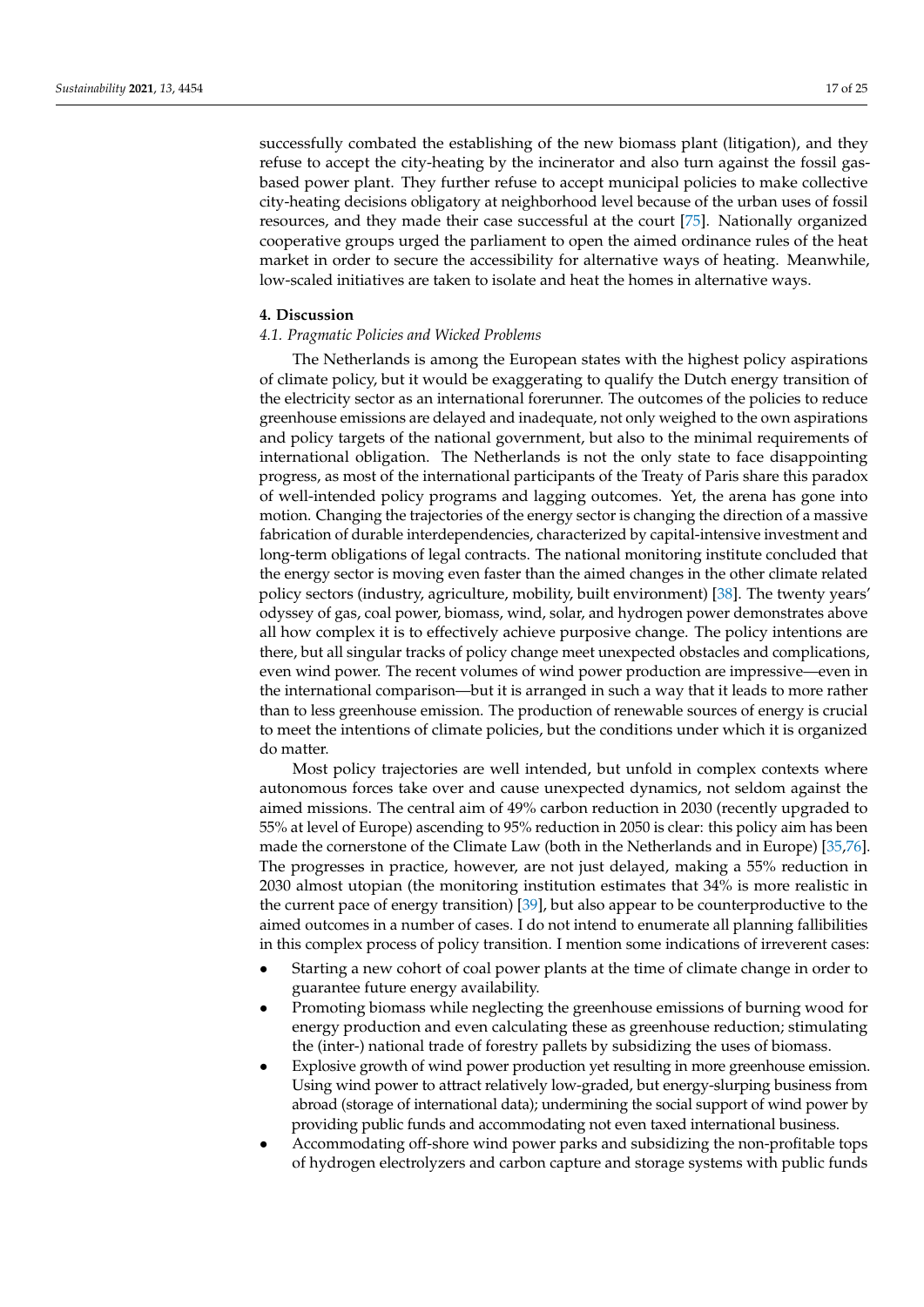on behalf of the most polluting industries of the country; without setting additional prices on greenhouse emissions.

• Turning the most committed eco-dwellers into opponents of the planned energy transition.

Making errors is not uncommon in planning transitions that are committed to unknown futures in complex contexts. However, counter + productive initiatives of planning belong to the essence of the wicked problems that are discussed in the introduction. These problems are too complex to be 'simply' solved. The crucial challenge is how to identify these wicked problems and to cope with them. We hypothesized that purposive systems cannot stand on its own in complex missions; in order to keep track in uncertain contexts, it is necessary to be supported by a robust framework of public norms. In the next, we discuss the institutionalization of the 'material public norms' of Dutch energy policy, and, respectively, the 'process norms of politico-ordinance'.

#### *4.2. Flawed Material Norms*

The prevailing policies of energy transition may be characterized as purposive managerial processes: purposive missions, negotiation, exchange of interest, the sharing of resources, cooperation, targeting, problem solving, the organization of flexibility, and adaptability of the process of implementation. It is a highly dynamic and pragmatic approach, running from problem to problem and from interest to interest. This pragmatic attitude is needed to make progress (whether in technocratic or in sociocratic practices), however, resting on its own shoulders, this style of planning is vulnerable. It consequently runs the risk of running off-course when not simultaneously guided by actively sustained and validated sets of public norms. The interaction of purposive action and public norms is needed to keep a compass when things become complex. I do not claim that public norms would bring unequivocal solution in questionable purposive practices. Public norms are also human-made, and their meaning depends on actual validation in transitional contexts. Often, the processes of social normalization are conflictive as well. However, they express a different way of deliberation and judgment in ongoing social and policy interaction.

The Dutch government decided to arrange the energy transition as a managerial process, orchestrated by the economic administration (the Ministry of Economic Affairs and Climate Policy) [\[34\]](#page-24-7). The Climate Law defined the central mission as an ambitious aspiration of carbon reduction, to be elaborated in a wide number of objectives and targets. The goal-seeking process was actively supported by horizontal negotiation in five round tables, including the important social and economic agencies (business and willing/nonwilling civic groups). This horizontal style of planning is a well-known approach of organizing commitment among groups that bring their own resources (knowledge, capital, etc.) to forge policy cooperation. This horizontal 'polder model' may bow on a long tradition in the Dutch political culture. The style of managing aspirations and objectives is also adaptive and flexible, making responsive action possible when the circumstances change. However, it is also a form of corporative, centralized, and relatively unbounded policy power, bundling the intentions and resources of the powerful involved participants, but keeping out the other (often less powerfully organized). In sense of normative legality, most of this negotiating and horizontal style of policy-making is soft, such as the Council of State observed [\[77\]](#page-25-22). Most policy missions are delegated in open way to the administration, not very well confirmable by the parliament or the court (that usually depends on marginal control), and thus also not by the citizen. There were recently quite a few controversial legal cases on climate policies in the Netherlands but all of these referred to the obligations of international treatises (in particular referring the European Treaty of Civic Rights). Aspirations and objectives are not binding. Legal obligation of the prevailing management is mainly sought in stage of implementation, marking the risks of operational performance, in particular via private law contracts. Even the central mission is defined as an aspiration rather than a set of mutually binding public norms. The lack of the normative deliberation leads to fallibility and even perverse decisions when things go different than expected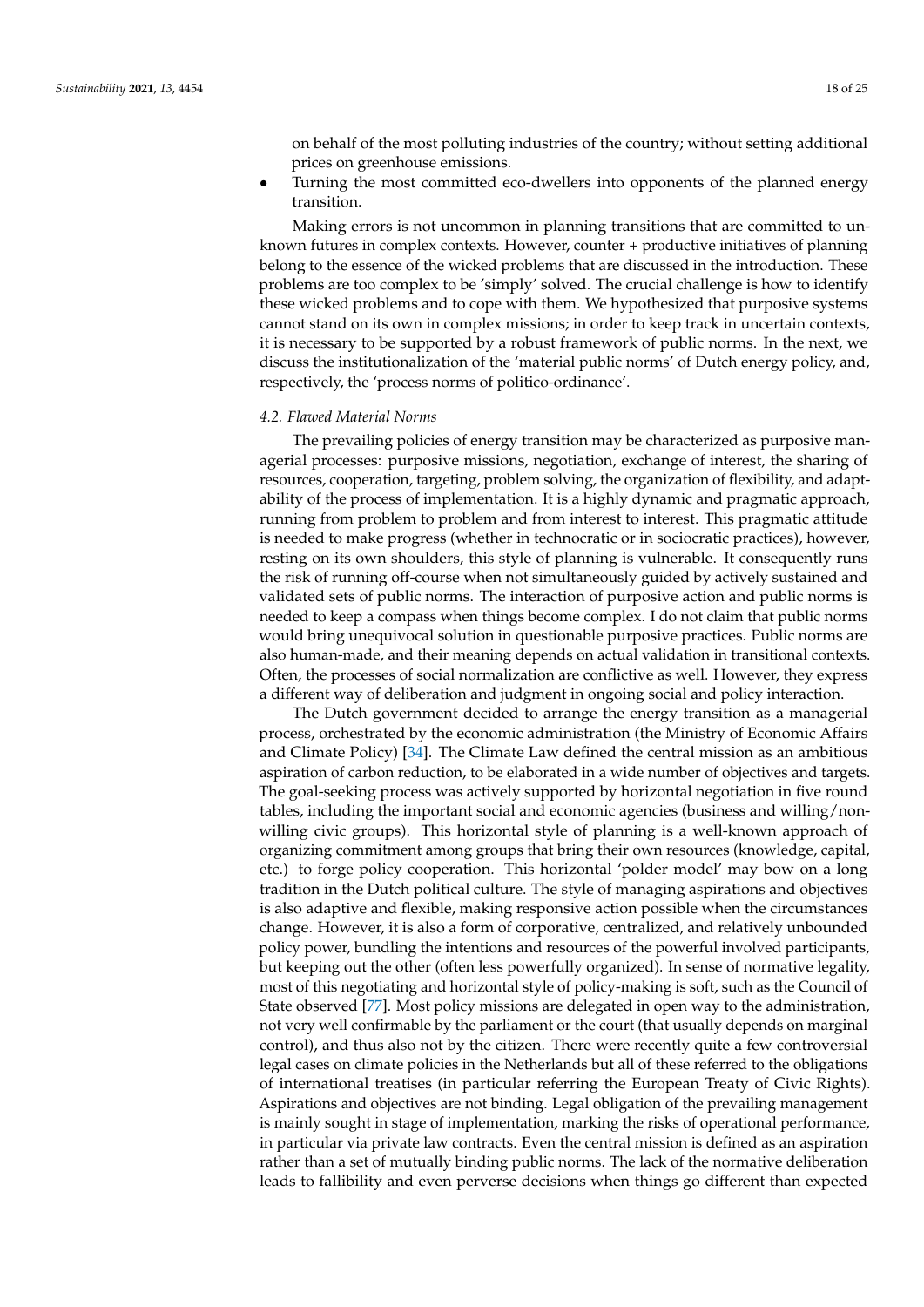in complex cases of transition. For instance when market actors take the incentives (the permits, the subsidies, the fiscal options) of purposive programs, but use it with different intentions and outcomes than expected; or when the government becomes jailed in its own subsidy programs, that constrain and delay the change of policy trajectories; or when carbon emission is calculated as carbon reduction because calculating it as harmful emission would undermine the agreed purposive programs of carbon reduction. I will discuss the underlying normative framework of this policy in more detail.

The case-studies of energy transition demonstrate that only one normative condition stands out through the whole period of analysis: it is the care for the adequate and reliable availability of energy. It is a crucial normative condition to secure the interests of industries and households, not surprisingly well internalized in economic policies. However, the other public norms that may enrich and complete the whole range of normative deliberation are far less socialized and internalized within the decision-making bodies of the climate policy coordinating economic department. The additional public norms had to be dragged in by the insurgent public via social action, lawsuits and opposing media and information strategies. The real normative dilemmas that may arise in the encounters of a plurality of public norms and ongoing purposive practices are not yet internalized in the decisionmaking centers. In the case of natural gas extraction, it took decades to bring the public norms of seismic safety and protection of the population to the deliberation of decisionmaking. In the case of coal power production, it took eight years and an eventual verdict by the court to set the stage for public norms of climate proof energy policies (reduction of greenhouse emissions), and it will take another ten years to disinvest and buy-off the coal power practices. It took about five year's social and legal contestation to bring the public norms of nature care and biodiversity in the centers of decision-making in the case of biomass trade and production. The public norm of social distribution—a crucial denominator of social support to energy transition—is not yet adequately internalized in policies to subsidize the non-profitable costs of new energy investments on behalf of energy-dependent, heavily polluting industries at the costs of the public in the cases of mega wind power parks, hydrogen, and Carbon Capture and Saving CCS techniques without increasing the prices of greenhouse emission by taxing the polluting activities. It will take one more year for the next round of social contestation when the cascading targets of national energy transition urge the implementing local planners to twist a considerable amount of windmills in compact urbanized settings, while spacious mega wind parks on (polder-) land and off-shore are exploited to attract energy-dependent (foreign) commercial interests. The public norm of carbon reduction is not essentially deliberated in these policies. Additionally, the fact that the huge subsidy funds for renewable energy (5 billion annually) are mainly fed with levies from households, small and medium enterprises, and service industries will not soften the normative distributive conflicts in society.

The analysis demonstrates that it takes time to institutionalize new public norms. Institutional change usually does not occur abruptly because public norms are supported in wider constituencies than specific policy missions, and they are embedded in the positions and mindsets of the constituents. Path dependent relationships may delay the progress of change. The claimants and articulators of the meaning of public norms contest the conservation versus the change of normative meaning, which may result in conversion, new layering, and other halfway milestones in the process of institutional change [\[19\]](#page-23-17). The investigated cases give evidence of these milestones, in particular in the definition of policy objectives. Policy objectives are not new institutions, but may pave the way for gradual institutional change. In all the above mentioned cases, policy intentions point into new directories, while the actual processes of policy-change are still hampered and constrained by path dependencies. The arrival of new technologies of renewable energy is pivotal, but the deliberation of normative conditions about their production and uses has not yet matured. The problem in these cases is not in the promotion of promising renewable energies, not in the occurring of planning errors, and also not in the emergence of unexpected complexities. The problem is in the yet inadequately matured normative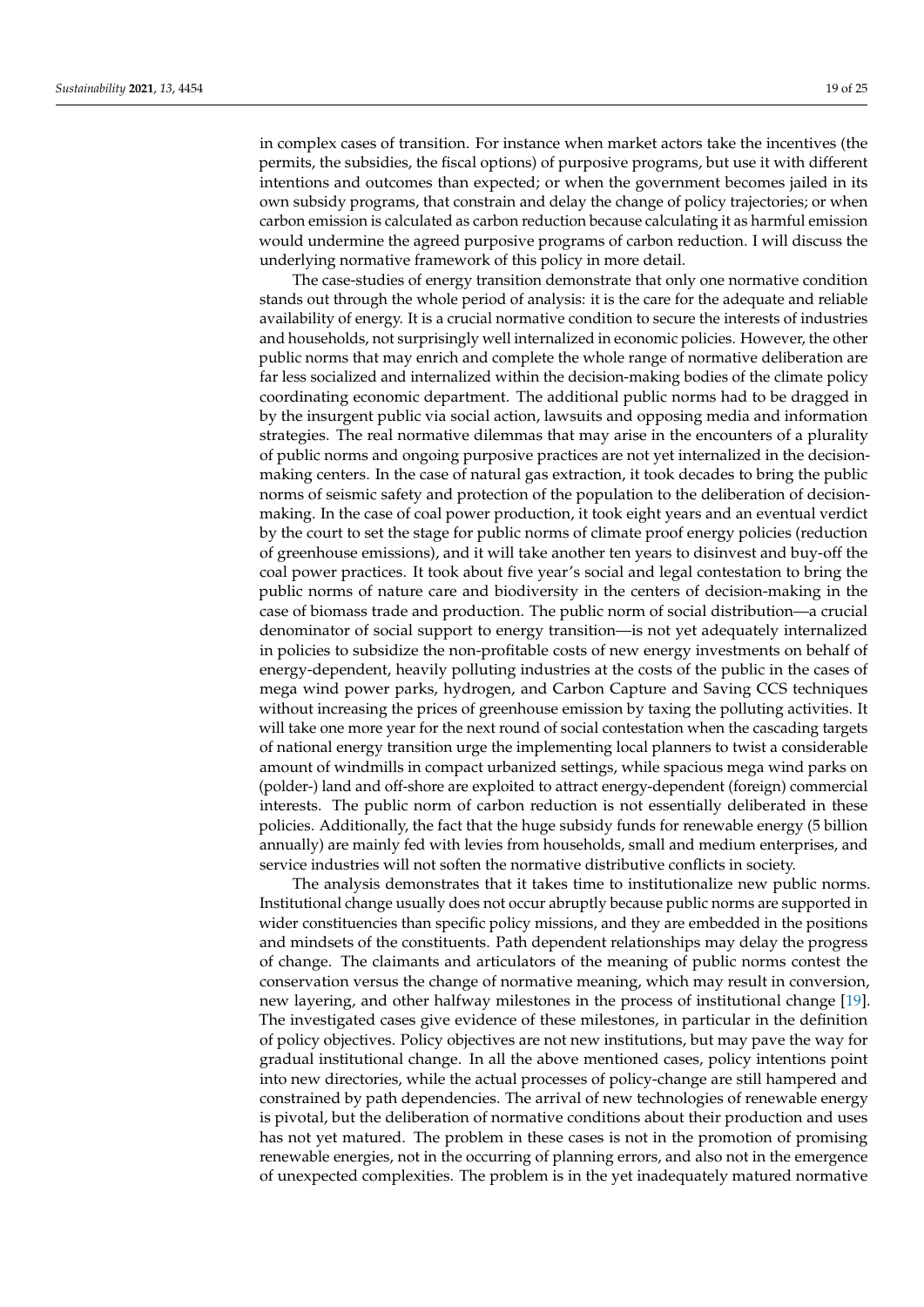frameworks which not only lack the internalization of crucial public norms within the decision-making entities but even more the encounters and conflicts between these norms and the ongoing planning practices that both are needed to sophisticate and to validate plural normative judgements in practice. Political norms are not single and unequivocal conditions to practices of policy-making. The significance of normative judgment grows and may enrich in conflictive practices, it cannot be proclaimed from abstract external positions. Without this dialectic feedback, the normative judgement of transition policies is not only flawed at the time of decision-making but it will also lack practical intelligence at times of correction of the inevitable failures. Complex transition processes, such as energy transition, are impossible without making failures. The correction of failures requires the accounting and enriching of normative dilemmas in practical contexts of action.

#### *4.3. Flawed Public Norms of Political Ordinance*

Public norms of politico-ordinance condition the mutual relationships between the involved actors on relevant markets and their interrelationships with the state. The role of these norms is to counterbalance the concentration of uncontrolled power in society. This may protect citizens against uncontrolled power by the state, and also by uncontrolled power by economic or social concentrations of power. One of the most effective logics of public norms in environmental policies is derived of the basic social and economic premise that the negative effects on the environment and the climate should be fed back to those who cause the harm. They are made accountable. Harmful emissions above a certain level may be prohibited or sanctioned; there are many ways to elaborate this normative device. The European Union introduced in 2005 the Emissions Trading System (ETS) on this fundament; it does not prohibit carbon emission, but arranges a market of emission rights within ceilings, making emission in this way more expensive and selective when the emission space is tightened [\[78\]](#page-25-23).

The ETS system appeared not very effective in its first decade, although the ceilings are tightening and the effectiveness is increasing following the rise of ambitions in the Green Deal [\[76\]](#page-25-21). Extra pricing greenhouse emissions became a critical issue in the political decisions on the Climate Agreement in a number of European states, including the Netherlands. Adversaries of this normative change claimed that it might lead to international economic leakages and might harm the international position of competitiveness of the business sector while protagonists emphasized the impact on the climate policies and also argued that the international economic playing field was already covered with public subsidies and tax exemptions. The government eventually established a law enabling financial sanctions of large greenhouse emissions in addition to the ETS system [\[79\]](#page-25-24). However, the expectation of new economic destabilization (following the COVID-19 pandemic) created the grounds to decrease the level of price sanctions to zero in the next coming four years [\[79\]](#page-25-24). The continuing lack of focused sanctioning greenhouse emission sets a high price on Dutch energy policies. Pricing greenhouse emissions holds a strong incentive for industries to invest in less greenhouse emission, and makes alternative technologies more affordable. The higher costs of greenhouse emission may decrease the gap of non-profitable costs of economic investment in clean technologies. Returning the tax incomes to the industries in case of investment in clean technologies would give an additional strong incentive to reduce greenhouse emissions and might partly mitigate the international economic leakages.

The current investment in new energy technologies, however, leans heavily on public subsidies of non-profitable tops of investment. Providing subsidies and enabling favorable contracts, however, are not just beneficial policies, on the contrary, they entangle the government in interdependent relationships with the business sector. Subsidies create new artificial markets with new dependencies. The subsidies are bound to long term private sector investment and strike back at times of policy change. The negative impact of long term subsidy and facility entanglement was demonstrated already in the case of coal power policies, currently it is manifested in the shifting of biomass policies, it is likely to become visible in the re-arranging of the contested uses of mega wind parks, and it is laying a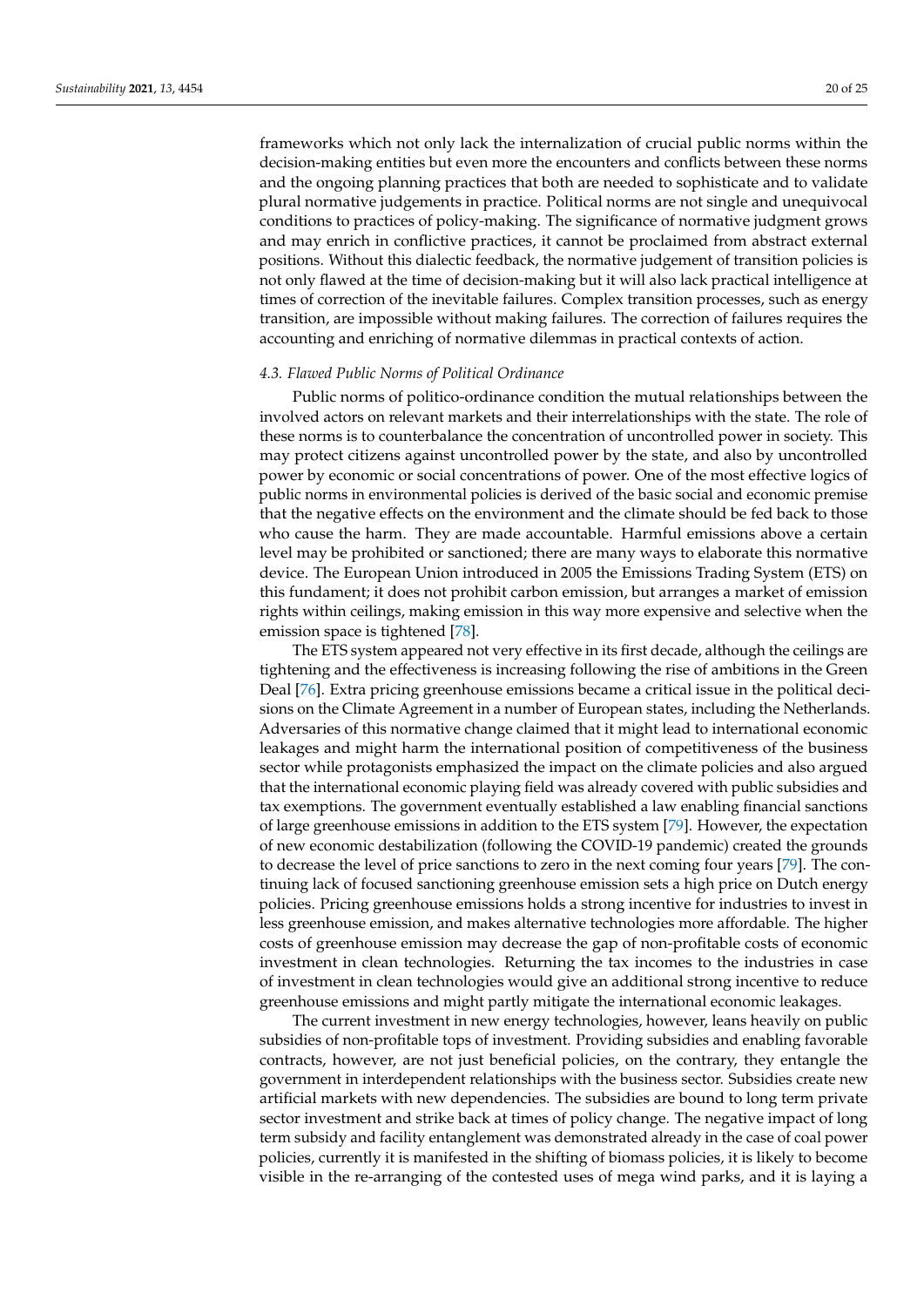mortgage on future hydrogen subsidies. The negative effects of this policy of 'beneficiary entanglement' become visible in times of policy change: the negative impacts become manifest in the delayed recognition of erratic policy decisions, which at all investigated occasions had to be forced by social contest and litigation. They are visible in the awkward political calculation of losing programmed output of energy transition in times of change, and they cause a delay to decide for political change. They become manifest in the delays of correcting erratic investment, and in the deterrence of financial and legal claims by the constrained private sector. Finally, they become manifest in the delayed and slowing strategies of political disinvestment. The viscosity of the subsidy mechanisms is repeated in the strategies of re-investment. The long load-times are embarrassing considering the short term urgencies of climate change. As noted above, the subsidies of the 'non-profitable tops' of commercial investment also have a negative effect on distribution. The subsidies are at the expense of the public, and this also goes for the costs of de-investment and re-investment. The classic role division of state and private sector ordered the state to define the conditions and the private sector to calculate its risks of investment under these conditions. Today, these relationships have often become more mixed up, sometimes for good reasons. In the case of Dutch energy policies, however, the classic relationships appear to be almost inverted. The state is deeply entangled in the roles of production and investment while the normative public conditions have flawed.

The delicate nature of politico-ordinance is also demonstrated at the urban level of scale in the cases of municipal entrepreneurialism in Amsterdam and Rotterdam (the largest of this sort in the country). The cases illustrate the courage of proactive cities to take their own steps in the energy transition at a moment that markets and higher tiers of government have not yet come into action. Both cities are strongly committed to the case of the climate. However, public entrepreneurship in wild transition markets with aggressive private equities is not without risks. Both cities took a proactive attitude in a stage that the new heat and electricity markets were not yet bolstered. Both the Rotterdam Heat Company (WBR) and the Amsterdam Waste and Energy Company (AEB) expected to combine profit making initiatives and environmental targets in a 'green enterprise'. WBR aimed at heating 500,000 dwellings by using industrial waste heat, AEB intended to capitalize on early electricity successes and invested 450 million in a huge waste treating technology in order to produce electricity and heat for a large number of housing in a climate neutral way. Again, the policy intentions were good, but the outcomes revealed no more than 10% of the policy aspirations, a huge loss of public capital, and swabbing environmental qualities far from being climate neutral. Both entrepreneurial initiatives ended dramatically. One may wonder under what conditions their performances could have taken more effect.

The normative conditions of politico-ordinance were poor in both cases. The two cities organized their entrepreneurial agencies independently at a certain distance of the political circuits of decision-making, but in reality politics actively meddled in the targeting of entrepreneurial objectives and in the practical operations, such as drawing long-term contracts on behalf of the production, transportation, and the delivery of the heat. The seaport city of Rotterdam has many stakes in business: local politics did not hesitate to fill the financial gaps that were created by its earlier erratic contracts with new contracts that later turned out to be even worse. The public-owned enterprise went bankrupt. In the Amsterdam case, the publicly owned enterprise was parachuted by a mega investment (increasing to a debt of 400 M) creating a technical overcapacity that never could be run efficiently. The management was poor, and local politics continued to put new political aims on its shoulders. Eventually, a subdivision (the heating company) was bought back by the municipality; the rest will be sold to the market. Both cases demonstrate that a public enterprise cannot be organized as a political marionette. It might be run as a public sector agency, controlled by politics and the political budget, or it might be enabled to act as an independent agency controlled by the laws of the market. In both cases, the municipality has to secure clear normative conditions that guide the behavior of these organizations. A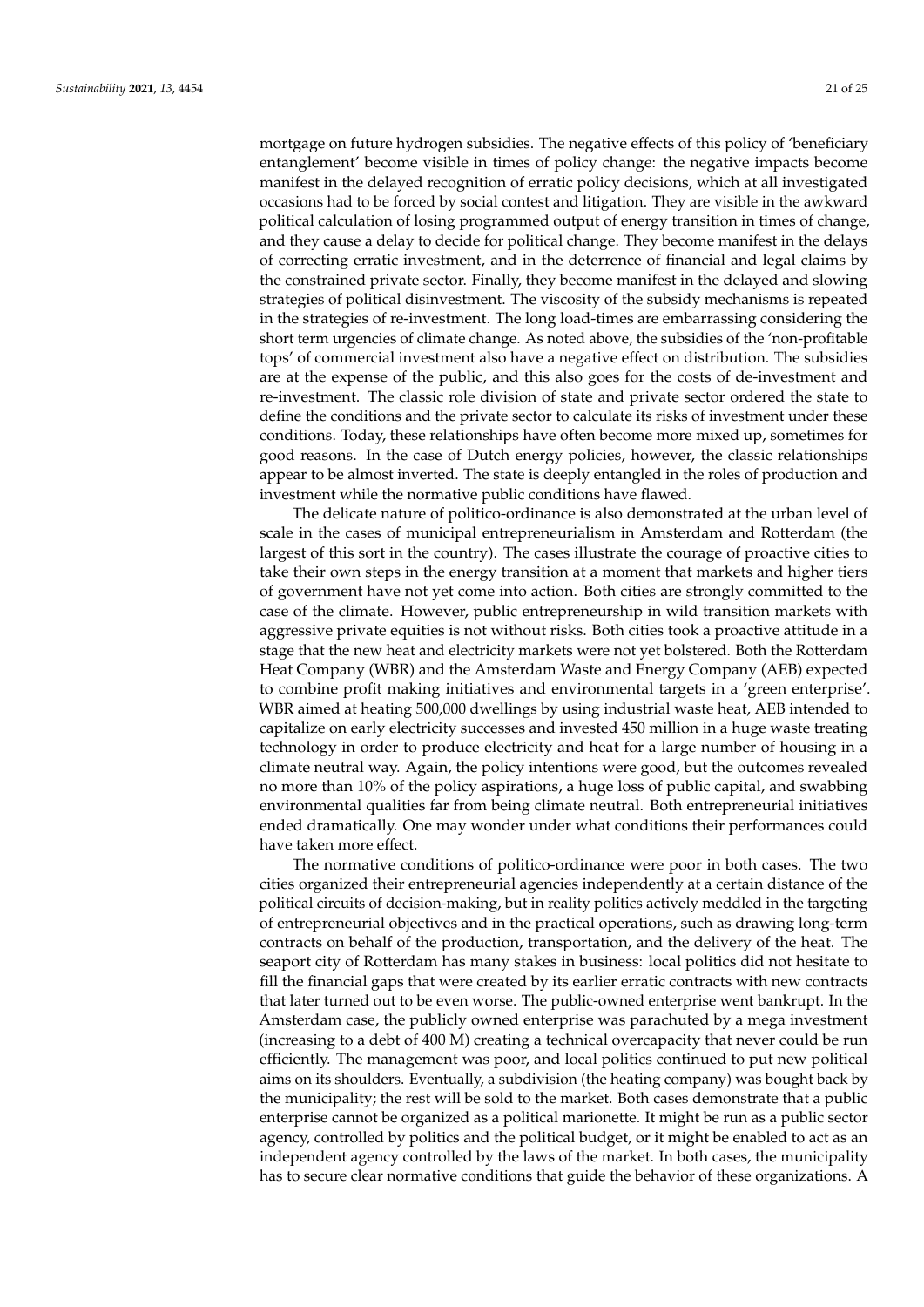crucial observation is that pioneering public organizations in new arising markets have to be extremely keen on the roles they can and may play. There must be very strict normative conditions when politics and entrepreneurial activity are brought in one hand. In both case studies, politics frequently took the chair of the enterprise and the enterprises from their side were leaning all the time on municipal support. The mix of roles took bizarre proportions in both cases. The city of Amsterdam combines ownership, debt claiming, and commissioning of the AEB, political Rotterdam obligated its heating company WBR both at the supply side and at the demand side with sick contracts for the long term. The government better first focuses on the normative dilemmas into the order of new markets before enthusiastically running their purposive cases.

The final question of politico-ordinance relate to the case of decentralization. It mirrors the tension between the narrowing top-down cascades of the decentralizing planning system and the bottom-up initiatives instigated by active eco-dwellers. Apparently, the environmental concerns and the change of climate have changed the nature of utility markets. Concerned citizens and environmental groups no longer take for granted the routine top-down planning of environmentally critical utilities. They claim the right to participate, to get access to the system with alternative initiatives, and to secure the interests of the climate and environment. The standard provisions of city-heating systems still rely on fossil sources, in particular natural gas or biomass, and also create an alibi market for harmful emissions of fossil industries rather than urging them to clean their production. Additionally, matters of social distribution polarize the planned ways of energy transition. The questions 'who's energy it is?', 'whose rights?' [\[80](#page-25-25)[–82\]](#page-25-26) are urgent and challenge the politico ordinance of supply driven utility markets. This tension reflects a frequent bias in post-war arrangements of utility markets that tend to focus on the production and exploitation relationships between the government and the utility producing agencies and on conditions of price-setting, but neglect the constituent roles of users and selfproducing 'pro-sumers' and cooperatives. Ironically, the most committed protagonists of energy transition have to fight their access to and participation in the closed regimes at the supply side of the planned energy transition. In the Dutch case, the associated cooperatives managed to struggle a small opening in the recent economic ordinance of the heat market [\[74\]](#page-25-19), but building a widely supported energy transition will need a more robust (financial and legal) support for cooperatives and other local initiatives.

#### **5. Conclusions**

The article aimed to explain that public planning is not just a managerial challenge of organizing purposive aspirations and problem solving by negotiating the mutual shares of the involved participants. The gap between well-intended policy-aspirations and lagging outcomes urges a pattern reflection. Collective action in a complex society requires a more intelligent understanding and positioning of planning, including the search of public norms that hold normative expectations and may enable them to search for a sense of orientation when purposive policies, intervening in more complex contexts, become uncertain and obscure. In the very complex case of Dutch energy transition, uncertainties and complications have been raised in all singular tracks of policy transition. In all occasions, the planning processes unfolded differently—if not contrary—than expected at forehand, as on all occasions, political interventions are employed by market actors according to their own routines, creating autonomous realities, and often social and economic complications (even more than technological complications) were raised in the employment of a renewable source. New sources or carriers of renewable energy are not completely clean and require additional (often fossil) sources to be balanced through the year, or require considerable energy investment (such as in the case of hydrogen). The problems and the reversed effects are not as much caused by the new technologies as such, but by the complex relationships under which they are produced, distributed, and used. Undoubtedly, a wide variation of ways to reduce greenhouse emissions and to develop renewable sources will be needed, but not without deliberate selections and not uncontrolled. The article concludes that the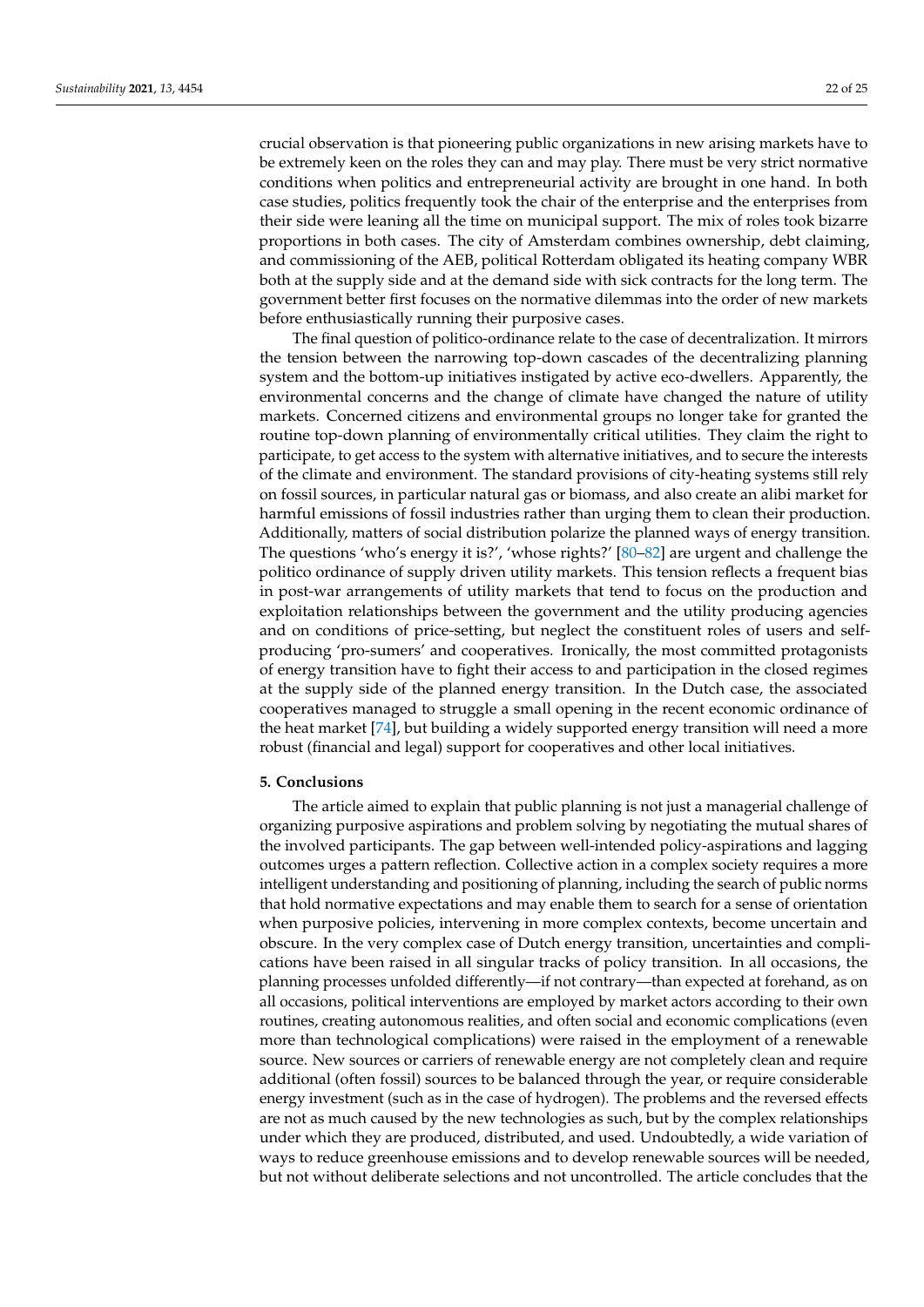intelligence of planning has to grow via further maturing the deliberation and enrichment of conflictive normative conditions.

In the case of Dutch energy transition, pragmatic attitudes are prevailing in the policies of energy transition. The institutional underpinning of normative deliberation, including both material norms and norms of politico-ordinance, is still immature in this stage, being dependent on the opposing claims of the insurgent public. The internalization of conflictive public norms may help to sophisticate and effectuate the practices of pragmatic energy transition policies.

**Funding:** This study did not receive external funding.

**Institutional Review Board Statement:** Not applicable.

**Informed Consent Statement:** Not applicable.

**Data Availability Statement:** Data is contained within the article or referenced.

**Conflicts of Interest:** The author declares no conflict of interest.

#### **References**

- <span id="page-23-0"></span>1. Kantor, P.; Lefèvre, C.; Asato, S.; Savitch, H.V.; Thornley, A. *Struggling Giants: City-Region Governance in London, New York, Paris and Tokyo*, 1st ed.; University of Minnesota Press: London, UK; Minneapolis, MN, USA, 2012.
- <span id="page-23-1"></span>2. Massey, D.B. *For Space*, 1st ed.; Sage: London, UK, 2005.
- <span id="page-23-2"></span>3. Healey, P. *Making Better Places—The Planning Project in the Twenty-First Century*, 1st ed.; Palgrave-MacMillan: Basingstoke, UK, 2010.
- <span id="page-23-3"></span>4. Savini, F.; Majoor, S.; Salet, W. Dilemmas of planning: Intervention, regulation, and investment. *Plan. Theory* **2015**, *14*, 296–315. [\[CrossRef\]](http://doi.org/10.1177/1473095214531430)
- <span id="page-23-4"></span>5. Khakee, A. Planning Dilemmas. *Plan. Theory Pract.* **2019**, *21*, 175–181. [\[CrossRef\]](http://doi.org/10.1080/14649357.2019.1700074)
- <span id="page-23-5"></span>6. Rittel, H.W.J.; Webber, M.M. Dilemmas in a general theory of planning. *Policy Sci.* **1973**, *4*, 155–169. [\[CrossRef\]](http://doi.org/10.1007/BF01405730)
- <span id="page-23-6"></span>7. Crowley, K.; Head, B.W. The enduring challenge of 'wicked problems': Revisiting Rittel and Webber. *Policy Sci.* **2017**, *50*, 539–547. [\[CrossRef\]](http://doi.org/10.1007/s11077-017-9302-4)
- <span id="page-23-7"></span>8. Salet, W. Public Norms and Aspirations: The Turn to Institutions in Action, 1st ed.; Routledge: New York, NY, USA, 2018.
- <span id="page-23-8"></span>9. Portugali, J.; Meyer, H.; Stolk, E. *Complexity Theories of Cities Have Come of Age: An Overview with Implications to Urban Planning and Design*, 1st ed.; Springer: Heidelberg/Berlin, Germany, 2012.
- 10. Rauws, W.; De Roo, G. Adaptive planning: Generating conditions for urban adaptability. Lessons from Dutch organic development strategies. *Environ. Plan. B Plan. Des.* **2016**, *43*, 1052–1074. [\[CrossRef\]](http://doi.org/10.1177/0265813516658886)
- <span id="page-23-9"></span>11. de Roo, G.; Yamu, C.; Zuidema, C. *Handbook on Complexity and Planning*, 1st ed.; Edward Elgar: Cheltenham, UK, 2020.
- <span id="page-23-10"></span>12. Salet, W. The Routledge Handbook of Institutions and Planning in Action; Routledge: New York, NY, USA, 2018.
- <span id="page-23-11"></span>13. Mäntysalo, R.; Tuomisaari, J.; Granqvist, K.; Kanninen, V. The Strategic Incrementalism of Lahti Master Planning: Three Lessons. *Plan. Theory Pract.* **2019**, *20*, 555–572. [\[CrossRef\]](http://doi.org/10.1080/14649357.2019.1652336)
- <span id="page-23-12"></span>14. Ostrom, E. *Governing the Commons, 1st. ed.*; Cambridge University Press: Cambridge, MA, USA, 1990.
- <span id="page-23-13"></span>15. Pokharel, A. Towards a Theory of Sustained Cooperation. *SSRN Electron. J.* **2015**. [\[CrossRef\]](http://doi.org/10.2139/ssrn.2592999)
- <span id="page-23-14"></span>16. Giezen, M. Shifting Infrastructure Landscapes in a Circular Economy: An Institutional Work Analysis of the Water and Energy Sector. *Sustainability* **2018**, *10*, 3487. [\[CrossRef\]](http://doi.org/10.3390/su10103487)
- <span id="page-23-15"></span>17. Mouffe, C. *Agonistics: Thinking the World Politically*, 1st ed.; Verso: London, UK; New York, NY, USA, 2013.
- <span id="page-23-16"></span>18. Gualini, E. *Planning and Conflict: Critical Reflections on Contentious Urban Developments*, 1st ed.; Routledge: London, UK; New York, NY, USA, 2015.
- <span id="page-23-17"></span>19. Mahoney, J.; Thelen, K. *Explaining Institutional Change: Ambiguity, Agency and Power*; Cambridge University Press: New York, NY, USA, 2010.
- <span id="page-23-18"></span>20. Granqvist, K.; Humer, A.; Mäntysalo, R. Tensions in city-regional spatial planning: The challenge of interpreting layered institutional rules. *Reg. Stud.* **2020**, 1–13. [\[CrossRef\]](http://doi.org/10.1080/00343404.2019.1707791)
- <span id="page-23-19"></span>21. Planey, D. Regional Planning and Institutional Norms in the United States: Civic Society, Regional Planning, and City-Region Building in the Chicago Metropolitan Region. *J. Plan. Educ. Res.* **2020**. [\[CrossRef\]](http://doi.org/10.1177/0739456X20937346)
- 22. Healey, P. Developing a "Sociological Institutionalist" Approach to Analysing Institutional Change in Place Governance. In *Routledge Handbook of Institutions and Planning in Action*, 1st ed.; Salet, W., Ed.; Routledge: New York, NY, USA, 2018; pp. 24–42. 23. Lennon, M. On 'the subject' of planning's public interest. *Plan. Theory* **2017**, *16*, 150–168. [\[CrossRef\]](http://doi.org/10.1177/1473095215621773)
- <span id="page-23-20"></span>24. Dembski, S.; Salet, W. The Transformative Potential of Institutions: How Symbolic Markers Can Institute New Social Meaning in Changing Cities. *Environ. Plan. A Econ. Space* **2010**, *42*, 611–625. [\[CrossRef\]](http://doi.org/10.1068/a42184)
- <span id="page-23-21"></span>25. Sorensen, A. Taking path dependence seriously: An historical institutionalist research agenda in planning history. *Plan. Perspect.* **2015**, *30*, 17–38. [\[CrossRef\]](http://doi.org/10.1080/02665433.2013.874299)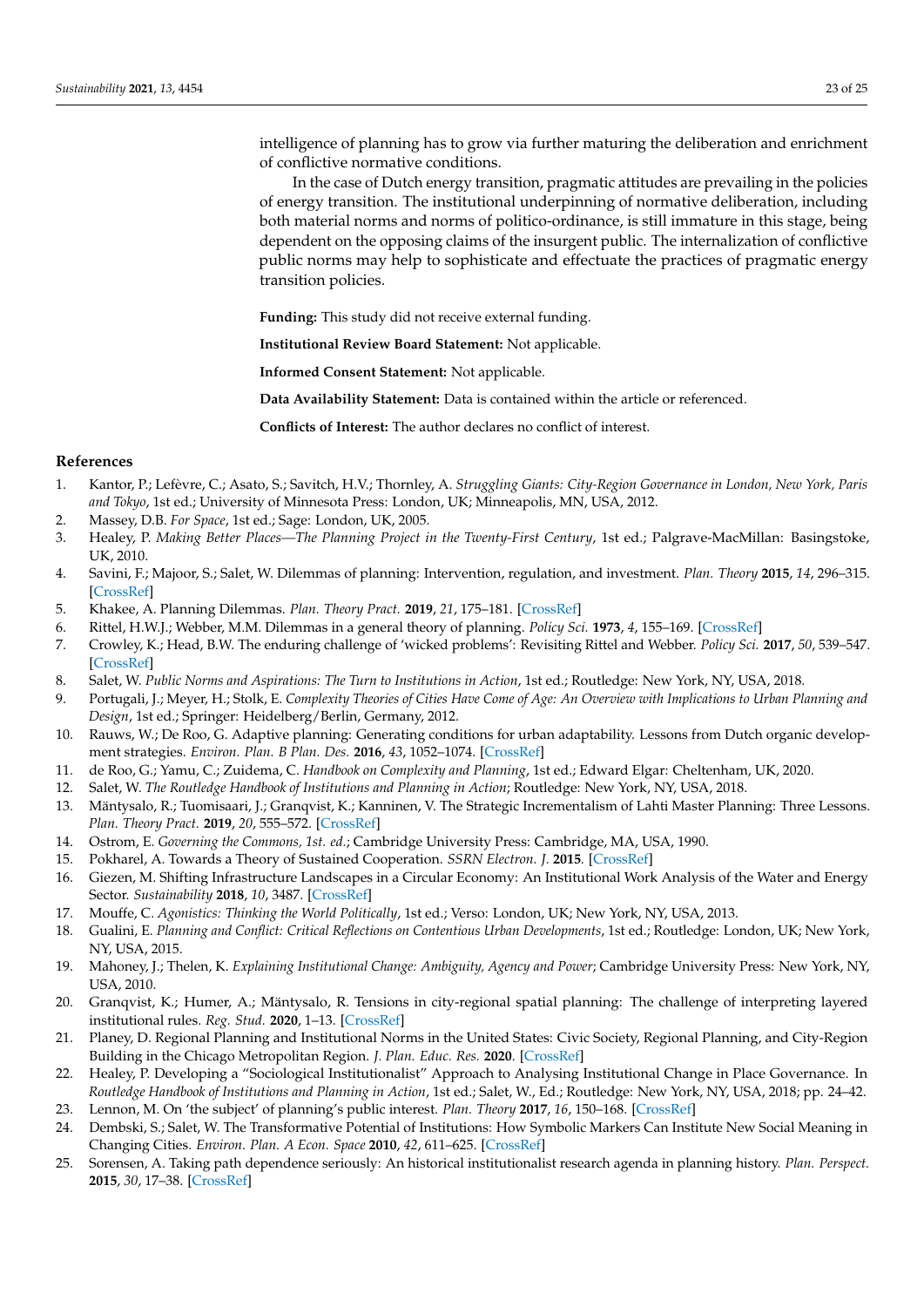- <span id="page-24-0"></span>26. Moroni, S. Rethinking the theory and practice of land-use regulation: Towards nomocracy. *Plan. Theory* **2010**, *9*, 137–155. [\[CrossRef\]](http://doi.org/10.1177/1473095209357868)
- 27. Van Rijswick, M.; Salet, W. Enabling the Contextualization of Legal Rules in Responsive Strategies to Climate Change. *Ecol. Soc.* **2012**, *17*, 18. [\[CrossRef\]](http://doi.org/10.5751/ES-04895-170218)
- <span id="page-24-1"></span>28. Alfasi, N.; Portugali, J. Planning rules for a self-planned city. *Plan. Theory* **2007**, *6*, 164–182. [\[CrossRef\]](http://doi.org/10.1177/1473095207077587)
- <span id="page-24-2"></span>29. Enlil, Z.; Dinҫer, I. Residential experiences in times of shifting housing regimes in Istanbul. In *Self-Build Experience: Institutionalisation, Place-Making and City Building, 1st ed*; Salet, W.G.M., D'Ottaviano, C., Majoor, S.J.H., Bossuyt, D., Eds.; The Policy Press: Bristol, UK, 2020; pp. 167–190.
- <span id="page-24-3"></span>30. Balducci, A.; Fedeli, V.; Pasqui, G. *Strategic Planning for Contemporary Urban Regions*, 1st ed.; Ashgate: Farnham, UK, 2011; ISBN 978-0-7546-7967-7.
- <span id="page-24-4"></span>31. Climate Case Urgenda/Instantie Rechtbank Den Haag/24 May 2015. Available online: [https://www.urgenda.nl/wp-content/](https://www.urgenda.nl/wp-content/uploads/VerdictDistrictCourt) [uploads/VerdictDistrictCourt](https://www.urgenda.nl/wp-content/uploads/VerdictDistrictCourt) (accessed on 21 November 2020).
- <span id="page-24-5"></span>32. The URGENDA Climate Case against the Dutch Government/20 December 2019. Available online: [https://www.urgenda.nl/](https://www.urgenda.nl/en/themas/climate-case) [en/themas/climate-case](https://www.urgenda.nl/en/themas/climate-case) (accessed on 21 November 2020).
- <span id="page-24-6"></span>33. The Paris Agreement/UNFCCC/2016. Available online: [https://unfccc.int/process-and-meetings/the-paris-agreement/the](https://unfccc.int/process-and-meetings/the-paris-agreement/the-paris)[paris](https://unfccc.int/process-and-meetings/the-paris-agreement/the-paris) (accessed on 21 November 2020).
- <span id="page-24-7"></span>34. Climate Agreement. Available online: <https://www.klimaatakkoord.nl/documenten/publicaties/2019/06/28/national-climate> (accessed on 21 November 2020).
- <span id="page-24-8"></span>35. Netherlands-Climate Law—No.253 of 2019. Available online: [https://www.parlementairemonitor.nl/9353000/1/j9vvij5epmj1](https://www.parlementairemonitor.nl/9353000/1/j9vvij5epmj1ey0/vl3xsykgt1zo) [ey0/vl3xsykgt1zo](https://www.parlementairemonitor.nl/9353000/1/j9vvij5epmj1ey0/vl3xsykgt1zo) (accessed on 21 November 2020).
- <span id="page-24-9"></span>36. Ministry of Economic Affairs and Climate Policy—Integraal Nationaal Energie- en Klimaatplan, 2021–2030. Available online: [nl\\_final\\_necp\\_main\\_nl.pdf](nl_final_necp_main_nl.pdf) (accessed on 21 November 2020).
- <span id="page-24-10"></span>37. European Commission—2030 Climate Target Plan. Available online: [https://ec.europa.eu/clima/policies/eu-climate-action/20](https://ec.europa.eu/clima/policies/eu-climate-action/2030_ctp_en) [30\\_ctp\\_en](https://ec.europa.eu/clima/policies/eu-climate-action/2030_ctp_en) (accessed on 21 November 2020).
- <span id="page-24-11"></span>38. Balans van de Leefomgeving 2020/PBL Planbureau voor de Leefomgeving. Available online: [https://www.pbl.nl/publicaties/](https://www.pbl.nl/publicaties/balans-van-de-leefomgeving-2020) [balans-van-de-leefomgeving-2020](https://www.pbl.nl/publicaties/balans-van-de-leefomgeving-2020) (accessed on 21 November 2020).
- <span id="page-24-12"></span>39. Klimaat- en Energieverkenning 2020/PBL Planbureau voor de Leefomgeving. Available online: [https://www.pbl.nl/publicaties/](https://www.pbl.nl/publicaties/klimaat-en-energieverkenning-2020) [klimaat-en-energieverkenning-2020](https://www.pbl.nl/publicaties/klimaat-en-energieverkenning-2020) (accessed on 7 December 2020).
- <span id="page-24-13"></span>40. RTV Noord: Dossier aardbevingen in Groningen. Available online: <https://www.rtvnoord.nl/aardbevingen> (accessed on 21 February 2021).
- <span id="page-24-14"></span>41. Kabinetsaanpak Klimaatbeleid/Tweede Kamer 8 Oktober 2018. Available online: [https://zoek.officielebekendmakingen.nl/kst-](https://zoek.officielebekendmakingen.nl/kst-32813-221.html)[32813-221.html](https://zoek.officielebekendmakingen.nl/kst-32813-221.html) (accessed on 21 November 2020).
- <span id="page-24-15"></span>42. Ministry of Economic Affairs and Climate Policy/Kamerbrief over Levensduurverlenging van Kerncentrale Borssele na 2033. Available online: <https://www.rijksoverheid.nl/documenten/kamerstukken/2020/09/14/kamerbrief> (accessed on 21 November 2020).
- <span id="page-24-16"></span>43. Van Santen, H. Hoe Het Kon dat Nederland nog zo Lang Kolencentrales Bleef Bouwen/NRC/31 January 2021. Available online: <https://www.nrc.nl/nieuws/2020/01/31/klimaat-was-bij-bouw-nieuwe-kolencentrales> (accessed on 21 February 2021).
- <span id="page-24-17"></span>44. Wetten,nl—Regeling—Wet Verbod op Kolen bij Elektriciteitsproductie. Available online: [wet-ten.overheid.nl/BWBR0042905/201](wet-ten.overheid.nl/BWBR0042905/2019-12-20) [9-12-20](wet-ten.overheid.nl/BWBR0042905/2019-12-20) (accessed on 21 November 2020).
- <span id="page-24-18"></span>45. Kabinetsaanpak Klimaatbeleid/Kst. 32813-496 2020. Available online: [https://www.tweedekamer.nl/kamerstukken/detail/20](https://www.tweedekamer.nl/kamerstukken/detail/2020Z12884/2020D44039) [20Z12884/2020D44039](https://www.tweedekamer.nl/kamerstukken/detail/2020Z12884/2020D44039) (accessed on 22 February 2021).
- <span id="page-24-19"></span>46. Directive 2009/28/EC of the European Parliament and of the Council. Available online: [https://eur-lex.europa.eu/legal-content/](https://eur-lex.europa.eu/legal-content/EN/TXT/PDF/?uri=CELEX:3200) [EN/TXT/PDF/?uri=CELEX:3200](https://eur-lex.europa.eu/legal-content/EN/TXT/PDF/?uri=CELEX:3200) (accessed on 22 February 2021).
- <span id="page-24-20"></span>47. EASAC [European Academies Science Advisory Council]. Multi-Functionality and Sustainability in the European Union's Forests. *EASAC Policy Report 32, April 2017.* Available online: [https://easac.eu/publications/details/multi-functionality-and](https://easac.eu/publications/details/multi-functionality-and-sustainability-in-the)[sustainability-in-the](https://easac.eu/publications/details/multi-functionality-and-sustainability-in-the) (accessed on 22 November 2020).
- <span id="page-24-21"></span>48. EASAC [European Academies' Science Advisory Council]. Reports and Statements 15.06.2018. Available online: [https://www.](https://www.ea-sac.eu/publications/details/commentary-on-forest-bioenergy-and-carbon-neutrality/) [ea-sac.eu/publications/details/commentary-on-forest-bioenergy-and-carbon-neutrality/](https://www.ea-sac.eu/publications/details/commentary-on-forest-bioenergy-and-carbon-neutrality/) (accessed on 22 November 2020).
- <span id="page-24-22"></span>49. Misler, J. Biomassa Blijkt Schadelijker dan gas en Kolen. *Trouw*. 30 October 2019. Available online: [https://www.trouw.nl/](https://www.trouw.nl/nieuws/biomassa-blijkt-schadelijker-dan-gas-en-kolen~{}) [nieuws/biomassa-blijkt-schadelijker-dan-gas-en-kolen~{}](https://www.trouw.nl/nieuws/biomassa-blijkt-schadelijker-dan-gas-en-kolen~{}) (accessed on 22 November 2020).
- <span id="page-24-23"></span>50. Beschikbaarheid en Toepassingsmogelijkheden van Duurzame Biomassa/PBL Planbureau voor de leefomgeving. Available online: <https://www.pbl.nl/publicaties/beschikbaarheid-en-toepassingsmogelijkheden> (accessed on 21 November 2020). 51. ECLI:NL:RVS:2019:1603. Available online: <raadvanstate.nl/@115602/201600614-3-r2> (accessed on 21 February 2021).
- <span id="page-24-25"></span><span id="page-24-24"></span>52. Biomassa in Balans—Sociaal-Economische Raad/SER. Available online: [https://www.wur.nl/en/newsarticle/SER-advies-](https://www.wur.nl/en/newsarticle/SER-advies-Biomassa-in-balans.htm)[Biomassa-in-balans.htm](https://www.wur.nl/en/newsarticle/SER-advies-Biomassa-in-balans.htm) (accessed on 7 December 2020).
- <span id="page-24-26"></span>53. van Santen, H. Geld uit pot voor CO2 Reductie mag naar Waterstoffabrieken. NRC 2020, 15 Oktober. Available online: <https://www.nrc.nl/nieuws/2020/10/15/geld-uit-pot-voor-co2-reductie-mag-naar> (accessed on 21 November 2020).
- <span id="page-24-27"></span>54. Stimuleringsregeling Duurzame Energietransitie. Available online: <https://www.rvo.nl/subsidie-en-financieringswijzer/sde> (accessed on 21 February 2021).